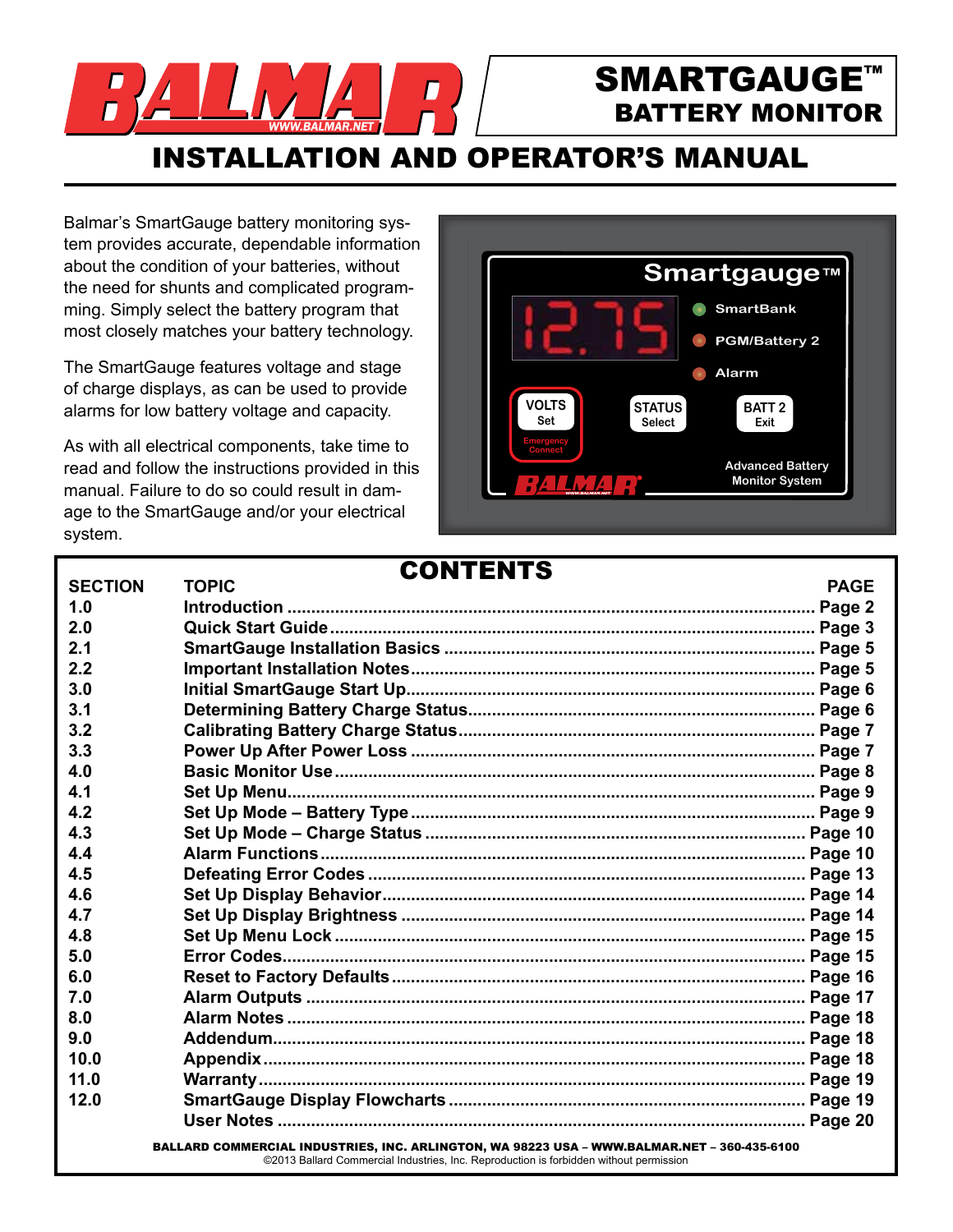# SECTION 1.0 – INTRODUCTION PAGE 2

*The SmartGauge battery monitor employs advanced battery monitoring techniques to provide battery voltage and SoC (State of Charge) information in a manner that's both highly accurate and self correcting. SmartGauge is unconventional – please read this manual fully to understand how it works and why.*

Further technical support can be obtained from Balmar Customer Service at 360-435-6100.

# **Features**:

- **Auxiliary Battery Voltage**
- Auxiliary Battery State of Charge (SoC)
- Secondary Battery Voltage
- High/Low Battery Voltage alarms for each battery
- High/Low SoC alarm for auxiliary battery
- Bright LED daylight readable display
- Volt free alarm contact for firing external alarms, relays etc

# How The SmartGauge Works

Conventional battery monitors count amp hours in/out of the battery to determine the battery's state of charge (SoC). This method is inherently inaccurate due to the SoC of the battery not necessarily being linked to the amount of energy a battery can deliver (due to temperature, how quickly the battery was charged/discharged, battery age, and other outside factors). Unless the battery monitor is regularly reset (either automatically by fully charging the battery or manually reset by the user), the reading error will compound (known as synchronisation error).

In most battery monitors, a shunt is used to monitor amperage in or out of the battery. Unfortunately, in many cases shunts can be incorrectly installed, and inaccurate amperage readings occur.

SmartGauge uses just two wires to monitor the battery. Through these wires, we use proprietary test methods to generate data. This data is then compared to detailed computerized battery models. SmartGauge compares real world data with those models to generate information on the battery's state of charge. In independent testing SmartGauge was found to be within 5% accuracy at all times.

Highly accurate SoC information not only allows you to confidently make decisions about how you use your electrical system, it also allows you to automate certain functions – like load shedding or generator start/stop.

SmartGauge uses a self correcting algorithm to determine battery SoC, so over time it actually becomes more and more accurate. This self correction also means that SmartGauge automatically adjusts for battery degradation as the batteries are repeatedly cycled. SmartGauge needs to see 2-3 charge/ discharge cycles to synchronize with the batteries.

# CAUTIONS AND WARNINGS

**CAUTION:** Statements Identified with the word CAUTION relate to practices that may damage SmartGauge

**WARNING:** Statements identified with the word WARNING relate to practices that may cause injury or death.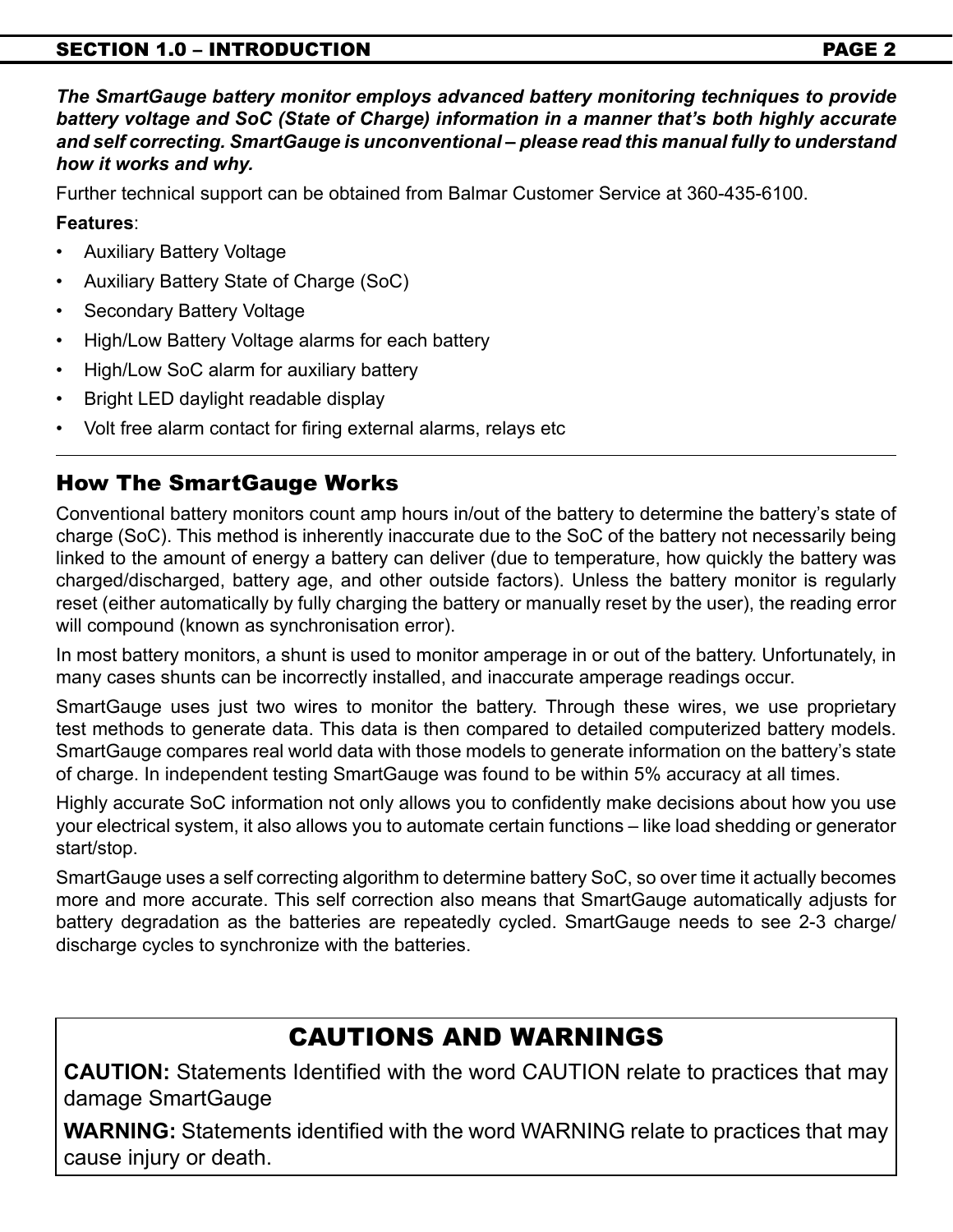# PAGE 3 SECTION 1.0 – INTRODUCTION

**CAUTION & WARNING:** This manual is written with the intention for use by a qualified electrical technician. It does not identify normal practices or procedures that would be expected of a qualified electrician. Please review and comply with any installation and/or safety standards, such as those provided by ABYC or other agencies regulating electrical system safety. Please review the instruction manuals for any equipment or tools that you may be using to complete this installation.

**CAUTION**: Please fully review this manual before commencing installation.

Certificate of Conformity:

Declaration of Conformity



SmartGauge is in compliance with the requirements of EU Electromagnetic Compatibility (EMC) Directive 89/336/EEC.

SmartGauge complies with RoHS (Reduction of Hazardous Substances) Directive 2002/95/EC. SmartGauge contains no Lead. At the end of life, SmartGauge should be disposed of as normal electrical waste.

# SECTION 2.0 – QUICK START GUIDE

# **CAUTION & WARNING:**

Batteries are hazardous items. Please follow battery manufacturer's recommendations for health and safety. Use only the appropriate tools in conjunction with manufacturer's instructions. Isolate both battery and AC power supplies before attempting installation.

# **CAUTION & WARNING:**

The Quick Start Guide does not refer to each and every Caution & Warning Statement in this manual. Be sure to observe safe working practices at all times. Refer to the full manual if you are unsure of any practices that may damage the SmartGauge unit, your system wiring or health.



*The Quick Start section of this guide assumes SmartGauge is being installed for the first time. If this is not the case, please refer to the main section of this manual as the power up sequence will be different.*

The SmartGauge display panel is typically mounted at the dash or navigation area, or in other locations where it can be easily accessed for viewing. The rectangular display panel requires a rough opening measuring 3.75" wide by 2.55" tall, as illustrated in Diagram 1. The panel depth is 1". Access to the rear of the monitor is necessary for the installation of ground and positive sense wires from the monitor directly to the battery banks. In addition, there are terminals for wiring connections to install separate wires for an audible or visual low-voltage/ low-battery capacity alarm.

Once a location has been determined for the monitor panel, sensing and ground wires can be run to the batteries, as described in Diagram 2 on the following page.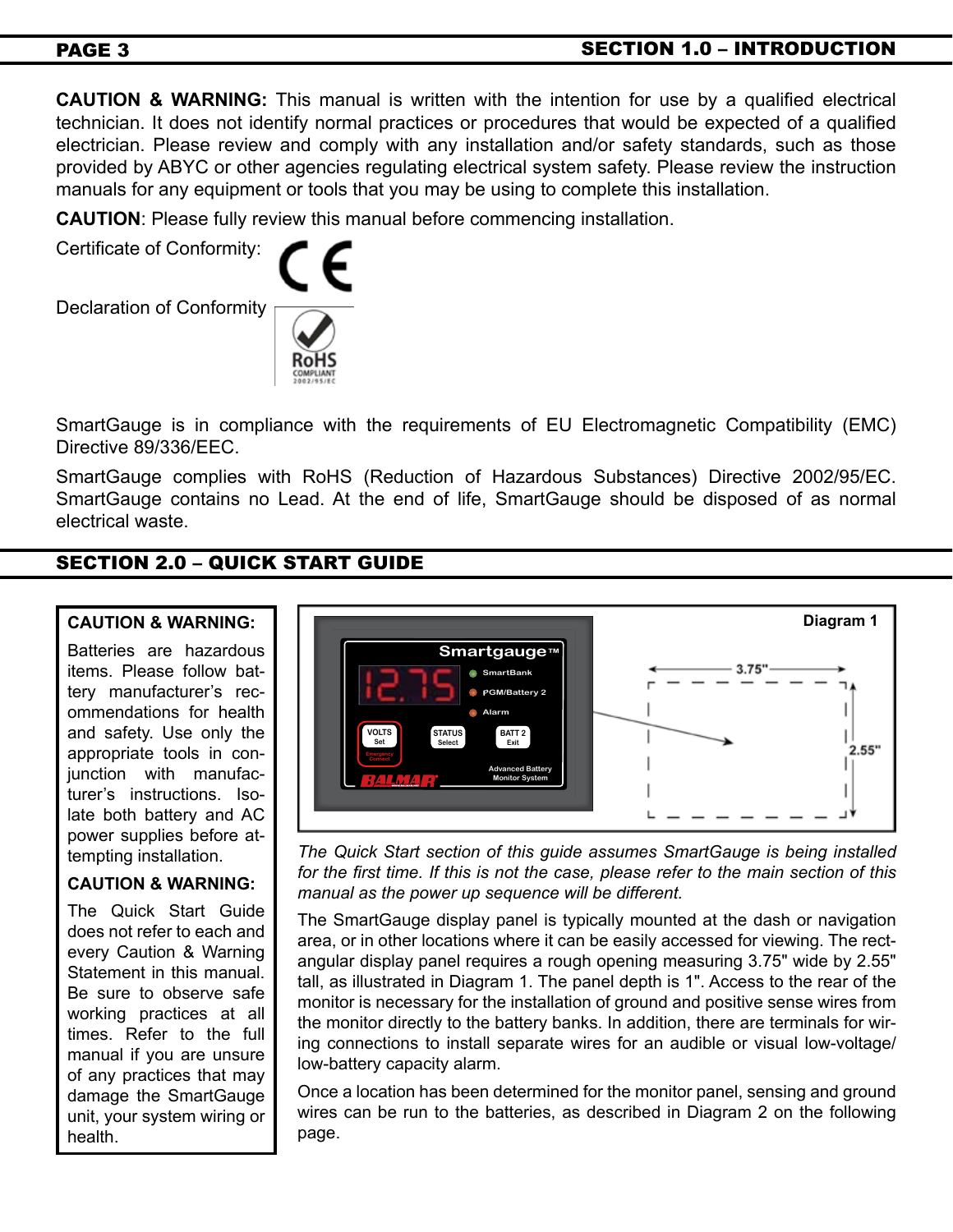The SmartGauge does not require a separeate shunt for installation. Battery voltage and state of charge are both determined via sense wires connected directly to the positive terminals of one or both battery banks. To install:

- 1. Run an 18 gauge (AWG) ground wire from the GND terminal on back of the Smart-Gauge to the battery negative post of the house battery bank.
- 2. Run an 18 gauge (AWG) positive sense wire from the B1 terminal on SmartGauge to the battery positive post of the house battery bank. This wire must be fused at 3 amps with the fuse holder installed as close to the battery as possible – note that the fuse should be outside any battery compartment where battery gases may accumulate. It should not be run to busbars, isolation switches, fuse panels etc.
- 3. If a second battery is to be monitored for voltage, run an additional 18 gauge (AWG) wire, fused at 3 amps, from the B2 terminal on SmartGauge to the positive battery post of the second battery bank. Again, this fuse should be located as close to the battery as possible (but not inside the battery compartment if combustible gases can build up).



NO OOK NORMALLY CLOSED 3A FUSE **Rear of SmartGauge** $\sqrt{3A$  FUSE **ENGINE BATTERY BANK TO SYSTEM GROUND Diagram 2**

**BATTERY1 BATTERY 2**<br>NORMALLY OPEN

**COMMON** 

Once the ground and positive sense wires are connected, the monitor display will indicate the software and battery model revisions. The SmartGauge will then show "bt 1" in the display and the PGM/Batt 2 LED will be flashing. Use the Status/Select button to scroll this value up to the battery type that corresponds with the battery type of the auxiliary battery bank according to the following:

# **Number Battery type**

- 1 Deep cycle, wet cell, antimony lead acid
- 2 Gel Cell lead acid (a type of VRLA Valve Regulated Lead Acid)
- 3 AGM Absorbed Glass Matt (another type of VRLA)
- 4 Hybrid calcium/antimony (usually marked as dual purpose or "leisure") lead acid
- 5 Carbon Fiber lead acid
- 6 Maintenance free (wet cells but no way to top up the electrolyte) lead acid

NOTE: There are two distinct types of AGM battery. The first are similar to standard lead/acid with the addition of a glass matt separator. The second have this glass matt separator but also additional chemicals added. The first type have similar charging voltages to Deep Cycle Lead/Acid (14.6V/29.2V max) – in this instance Smart-Gauge should be set to Battery Type 1. The second type have lower charging voltages (similar to Gel) at around (14.0-14.2V/28.0-28.4V) max – in this instance SmartGauge should be set to Battery Type 3.

When the required battery type is in the display, press Volts (set) or Batt 2 (exit) The display will now show battery voltage, pressing Batt 2 will display the voltage on the second battery and the PGM/Batt 2 LED will be lit.

# SECTION 2.0 – QUICK START GUIDE PAGE 4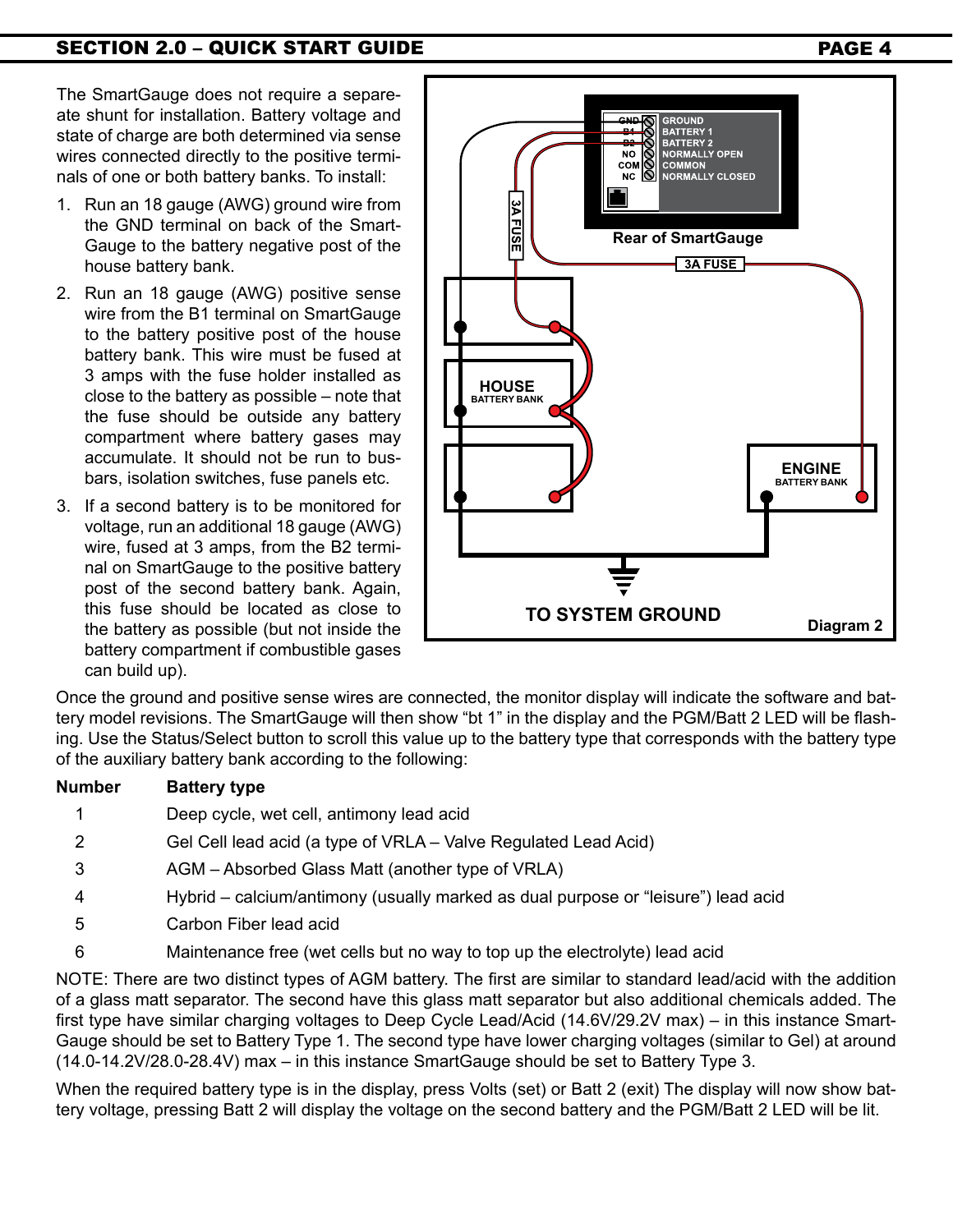# PAGE 5 SECTION 2.0 – QUICK START GUIDE

Pressing the Status button will display the charge status as a percentage from 0 to 100. This will initially be showing 75% which may or may not be correct. If you know what the charge status of the battery is you can manually set this to correspond with the batteries.

Alternatively, if you are currently using the batteries (i.e. regularly discharging and charging them) you may simply leave SmartGauge to synchronise itself. This will typically take 2 or 3 discharge and recharge cycles.

The SmartGauge can synchronize itself in one discharge and recharge cycle, but in order to do so the batteries must be discharged to below 75% (actual, not displayed) and the charge has to exceed 95% (actual, not displayed). Once these conditions have been met, SmartGauge will synchronize itself and track battery state of charge from that time onward. Synchronization is not an instant effect. The SmartGauge will continue to track battery condition with increasing accuracy over time.



This completes installation and initial setup of SmartGauge. For operation and details of further functions such as alarms, error codes, etc., refer to the main section of the owner's manual.

# SECTION 2.1 – SMARTGAUGE INSTALLATION BASICS

*The information contained herein relating to installation is for guidance only. It is believed to be correct at the time of writing. It is the installer's responsibility to ensure compliance with any relevant safety regulations, codes of practice, legal requirements etc. The manufacturers, suppliers, dealers and/or their agents cannot be held*  responsible for any breach of such requirements as a result of any information contained herein. Installation of *SmartGauge implies acceptance of these terms.*

The purpose of this manual is to enable the installer to install SmartGauge in a manner that permits it to operate as designed. This manual's purpose is not to educate the installer on the legal requirements of any particular type of installation. The manufacturer, supplier, dealer and/or their agents cannot know what the final installation will be and therefore cannot know what the legal requirements of such installation may be.

Installation of SmartGauge is simple and should be completed in a short time. Only two wires are required to operate SmartGauge for normal single-bank system, with only three wires required for a dual-bank installation.

# SECTION 2.2 – IMPORTANT INSTALLATION NOTES

- 1. B1 = Battery 1 this must be the house battery bank being monitored. B2 = secondary house battery OR an engine start battery.
- 2. Battery 1 and Battery 2 must both be the same nominal voltage, either 12 volts or 24 volts. The SmartGauge cannot be used in a mixed installation with 12-volt and 24-volt battery banks.
- 3. Battery 1 and Battery 2 MUST share a common ground. It is not possible to install the SmartGauge on 2 isolated battery systems or on 2 battery systems with a common positive.
- 4. Keep wire runs the SmartGauge and the batteries as short as possible. Use at least 18-gauge (AWG) wire for B1 sense, B2 sense and Negative (Ground) connections.
- 5. In order to comply with most safety regulations and standard good practice, a fuse rated at 3 amps should be fitted in the positive sense wires as close to the batteries as practical but not inside the battery compartment unless the batteries are certified as safe for use in habitable or sealed compartments (i.e. usually Gel cells or AGMs) or unless the batteries are externally vented via their own ventilation system.
- 6. Positive voltage sense and negative (ground) wires must be connected directly to the battery posts of the batteries being monitored. Connecting them to busses or other non-battery terminal connections could result in poor or inaccurate monitor performance. Do not common wire sense or ground wires to other electrical instruments.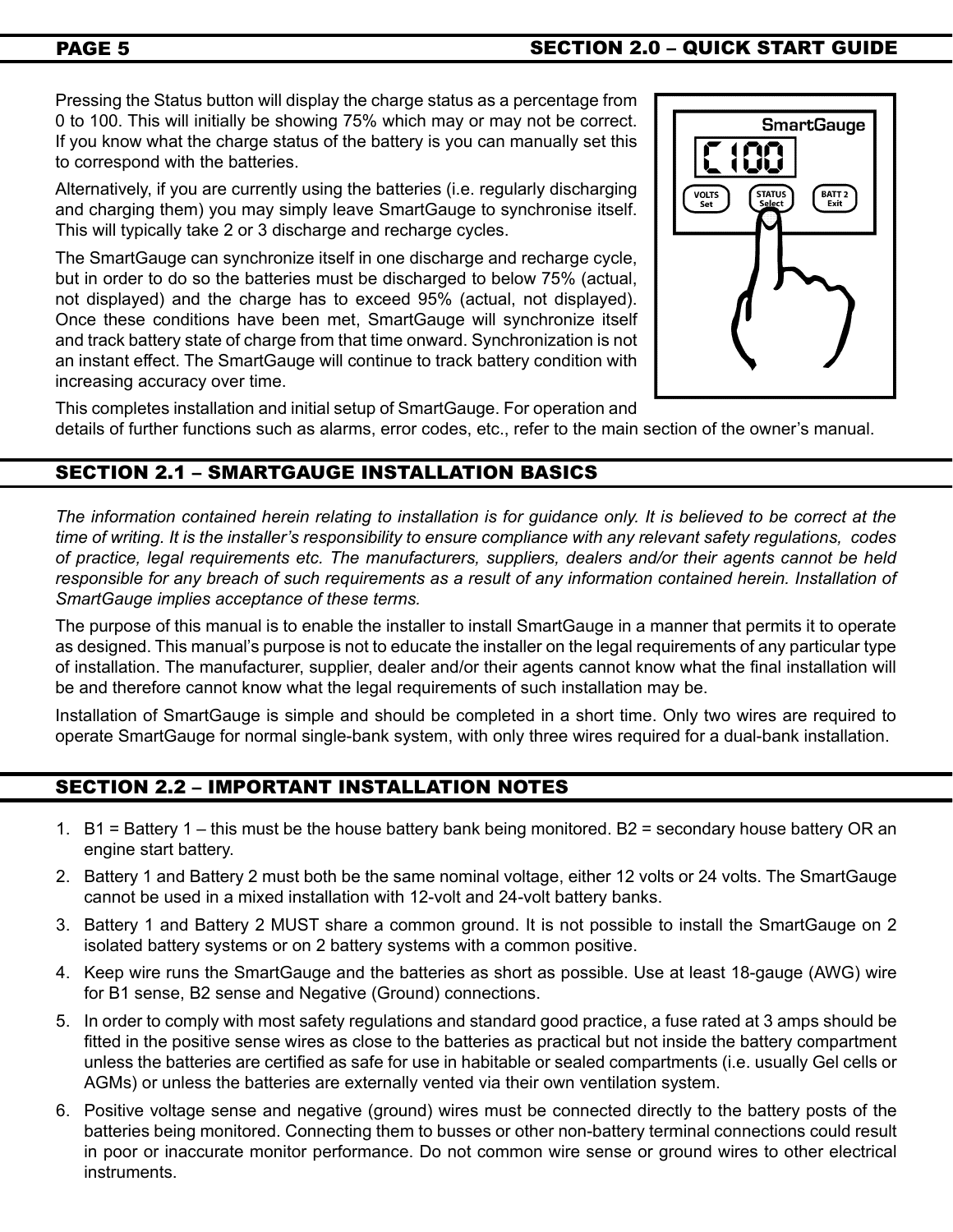# SECTION 2.2 – IMPORTANT INSTALLATION NOTES PAGE 6

- 7. Powering other loads from these two cables includes powering equipment for SmartGauge alarm functions. If an alarm function is being used to power a buzzer or lamp etc, then the alarm equipment must have its own power source. It is not acceptable to use the power feeds to SmartGauge for any other purpose.
- 8. If SmartGauge is replacing a shunt-based monitor or ammeter, do not the sense wires to the existing shunt. The sense wires MUST be connected directly to the batteries being monitored.

# SECTION 3.0 – INITIAL START-UP



On powering up SmartGauge for the first time the display will show the software revision information.

The following are just examples. They are required for troubleshooting.

r1.03 = Software revision 1.03

b1.05 = Battery model revision 1.05

SmartGauge will then display "SC" indicating that it's performing a system check of the system battery voltage. Depending on the system voltage detected during the system check, the SmartGauge will display "SC12" or "SC24". Refer to the chart at the end of this manual headed "First time power up or following factory reset" for details of the expected display during a first time power up.

The next display will indicate "bt 1". This is your opportunity to select the battery type. Refer to Section 4.2, headed "Battery types", for further details. Pressing the STATUS button will scroll through the available battery types. Pressing the VOLTS button will store the battery program you select based on your battery type. The display will flash four times to signify the data has been written to computer memory. The display will then show the current battery voltage.

That completes the installation and initial set-up.

# SECTION 3.1 – DETERMINING BATTERY CHARGE STATUS

Once the SmartGauge has completed its initial start-up routine, you can determine the charge status of the primary (house) battery bank by pressing the STATUS button. The charge status will be displayed as a percentage. During the first operation, the monitor will display "C 75", indicating 75 percent charge. As the SmartGauge goes through its first charge cycle, it will begin to "learn" the actual condition of the batteries, and it will more accurate during subsequent periods of operation. If you know the actual level of charge, you also have the option to manually set the charge status. See page 7 for multiple methods for calibrating the monitor to ensure accuracy.



To revert to the Battery Voltage, press the VOLTS button. Pressing the BATT 2 button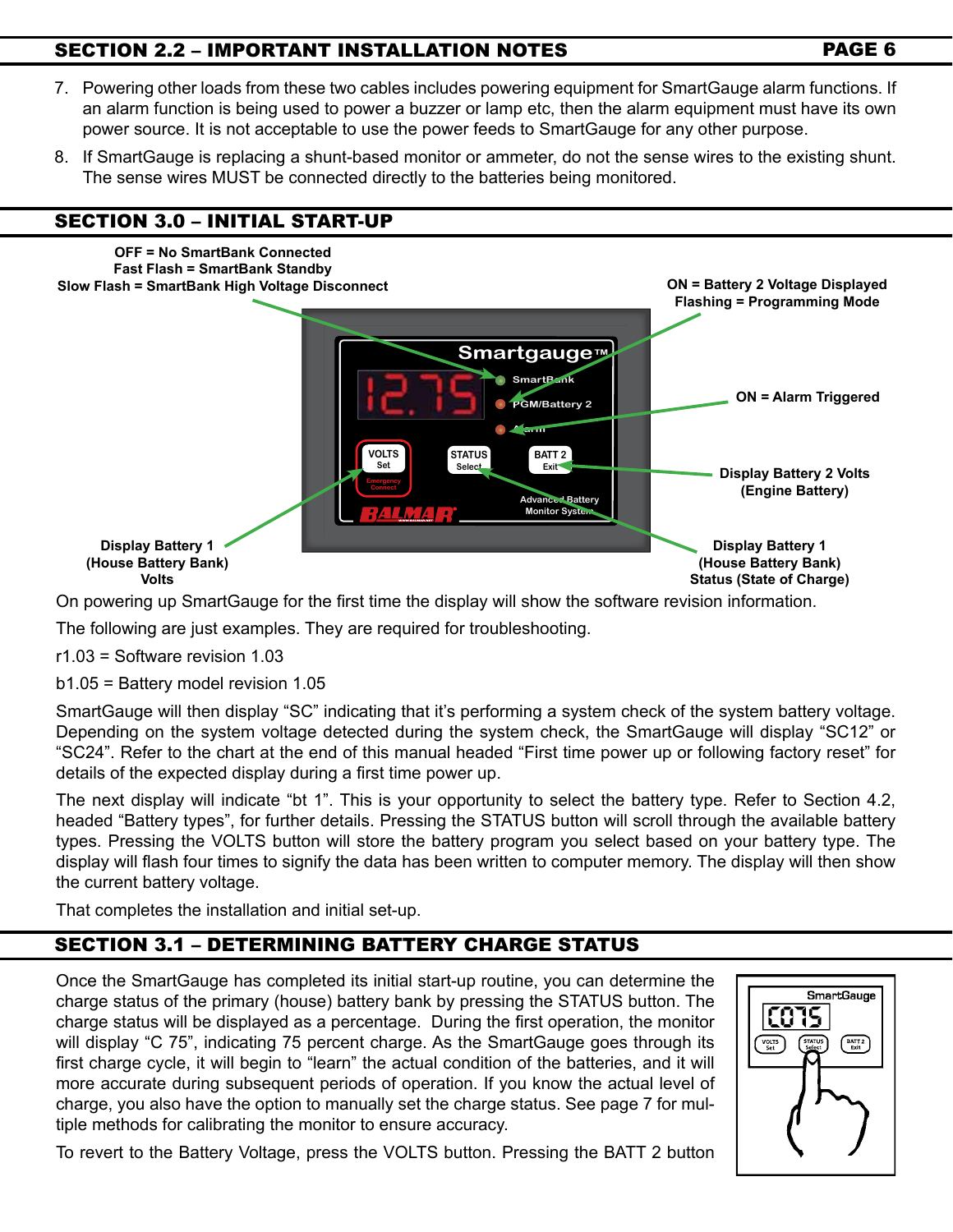# PAGE 7 SECTION 3.2 - CALIBRATING BATTERY CHARGE STATUS

will show the voltage on Battery 2 if the SmartGauge has been wired to both house and starting batteries. The PGM/Batt 2 LED will be lit whenever voltage at the starting battery is being displayed.

To revert to the voltage or charge status of the house battery bank, press the VOLTS button or the STATUS button.

Initially SmartGauge defaults to a charge status of 75%. There are 4 very simple ways this can be corrected:

- 1. If you know what the state of charge is (for instance you may know the batteries to be fully charged) you can enter the set-up menu and manually set the charge status to what you know it to be. Charge status can be manually set to any value between 0 and 100%. Enter the set-up menu as usual, then press the SET key until "Cxxx" is displayed. Press and hold the SELECT button. The display will scroll from zero to 100. When the desired value is displayed, press the VOLTS button. The display will flash to show the value has been stored. The display will then move onto the next menu item.
- 2. Charge or discharge the batteries to approach 75%. When the actual state of charge of the batteries and the displayed charge status meet, SmartGauge will be in perfect synchronization with the batteries and will track the charge status from that time onward.
- 3. Leave SmartGauge working for 48 hours. Use the battery system as usual, SmartGauge will automatically catch up over the next 2-3 charge and discharge cycles of the battery bank. Unlike all other battery state of charge meters currently available, SmartGauge becomes more accurate the longer it is used. All other battery state of charge meters become less accurate the longer they are used and require multiple recalibrations.





4. The last method is to switch on a charging device and wait until you know the batteries are fully charged (by the charger switching into float charge mode). Then manually set the charge status to 100%.

### **Important Note**

On initial power-up, the SmartGauge performs a system check to determine whether the system voltage is 12 volt or 24 volt. SmartGauge does this by taking eight voltage readings and averaging them. The SmartGauge decides whether this measured battery voltage is indicative of a 12- or 24-volt system. If, at the time of this check, the battery voltage is outside the normal range, the SmartGauge may detect the wrong system voltage. This is possible when SmartGauge is installed on a 24-volt system with extremely low battery voltage. The low voltage could result in the SmartGauge determining that the system is a 12-volt system. Alternately, the SmartGauge could be connected to a 12-volt system with a faulty charger that's applying high voltage to the batteries. This would cause SmartGauge to incorrectly detect a 24-volt system.

If either of these happen, then SmartGauge simply will not operate. Once normal battery voltage is restored, the SmartGauge will show a permanent HI or LO reading and an "E04" error. If this happens the solution is to reset the monitor to factory default value, ensure the battery voltage is correct, and re-apply power.

# SECTION 3.3 – Power Up Following Power Loss

The SmartGauge must always be connected to the batteries being monitored in order to operate. It cannot operate and accurately track the state of charge of the batteries if the sense wire is disconnected from the house battery bank. Should sensing voltage be disrupted, it may be necessary to revert to one of the four methods described in Section 3.2.

When a power failure occurs, the display will alternate between volts and "E01" (error 01 – lost power) until a key is pressed. This is to alert the user to the fact that power has been lost. "E01" will continue to flash until a button is pressed, if another error occurs the new error will not take over, "E01" will remain as the priority error. If the display goes into sleep mode the error will always continue to flash. Again this is to alert the user to a problem.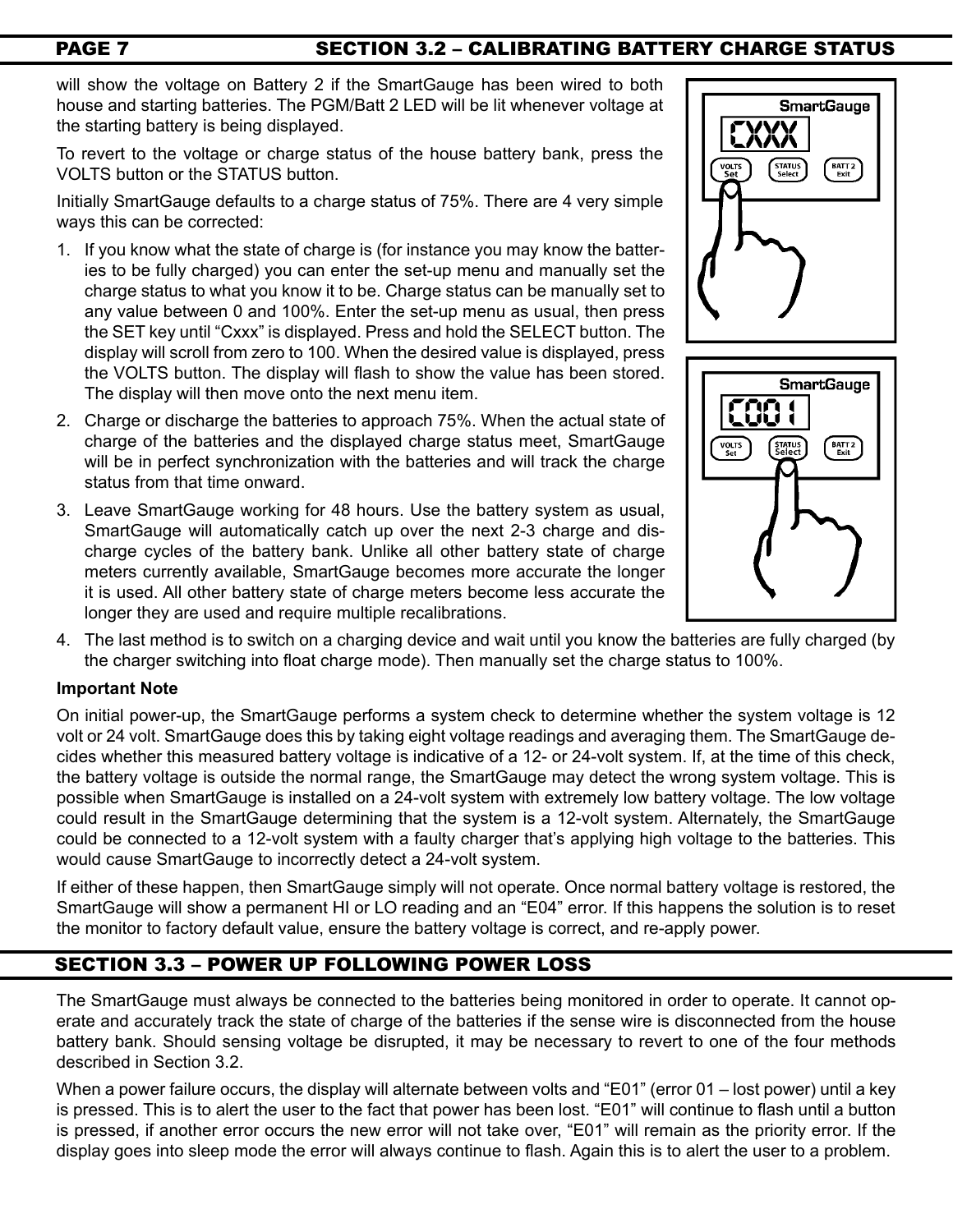# SECTION 3.3 – Power Up Following Power Loss PAGE 8

The "E01" error alerts the user to the fact that power has been lost and therefore the charge status may no longer be accurate. This is the sole reason for this error code. Once a button is pressed the display will move on to show a figure – for example, 2.36 or 17.49 – This is the approximate time in hours and minutes since power was reapplied. It will count up to a maximum of 99 hours and 59 minutes and will then remain at that display. This may help A) identify the problem and B) make a better decision on whether the charge status will need to be reset or whether SmartGauge will have already re-synchronized itself.

There is no need to reset any other functions. SmartGauge will remember all settings (with the exception that status alarms will have been disabled). Refer to the flow chart headed "Re power up following power failure" for details of the expected display at the back of the manual.

Note that re powering up SmartGauge results in a completely different display from when it is first powered up following first installation (or following a reset to factory defaults). In particular it does not carry out the System Check

("SC") and does not ask for the battery type. Both these parameters are stored in non-volatile memory and will be retained from the previous use. Also note that following re-application of power SmartGauge will continue to operate as previously so, given time, it will successfully re-calibrate the charge status of the batteries.

Note that previously set Status alarm will now be switched off. If for some reason it is required to revert the unit to "as new" status, prior to first installation (perhaps the unit is being moved to a new installation) then refer to Section 6.0.

# SECTION 4.0 – Basic monitor use

Pressing the VOLTS button will display volts on battery 1. Pressing the STATUS button will display charge status of the house battery bank. Pressing the BATT 2 button will show the voltage on the engine starting battery and the PGM/Batt 2 LED will light up to indicate that engine battery voltage is currently being displayed. To return to house battery bank display, press VOLTS or STATUS.

If no buttons are activated for two minutes, the display will go into sleep mode. This is a power saving feature. SmartGauge will continue to operate, calculating the charge status and monitoring for error conditions, alarms etc. Pressing any button will bring SmartGauge out of sleep mode and the display will operate for aa additional two minutes. Sleep mode may be defeated if required (refer to "Display Modes" at the back of the manual).

If the battery voltage goes outside the measurement range (9 to 17 volts for 12 volt systems, 18 to 34 volts for 24 volt systems), the volts display will show "HI" or "LO" while the voltage remains outside the range. An "E04" error will also be

displayed and will remain displayed to alert the user to a problem – until a button is pressed. If the battery voltage remains below the low-voltage warning for the set battery type an "E02" error will be displayed. If the battery voltage remains above the high-voltage warning for the set battery type, an "E03" error will be displayed.

The high and low voltage warnings described above are outside the preset limits which vary for each battery type. "HI" or "LO" voltage displays should be responded to promptly, as battery damage or other dangerous conditions may be responsible for the alerts. If power is lost an "E01" error will be displayed.

"HI" and "LO" error displays are only shown if the display is currently set to "Volts". They are not displayed if the display is set to "Status". They are also not shown if the display has gone into sleep mode. But the resulting error message will remain displayed. All error codes are displayed regardless of monitor mode. They are shown even if the display has gone into sleep mode.

# **SmartGauge** BATT 2<br>Exit STATUS<br>Select VOLT

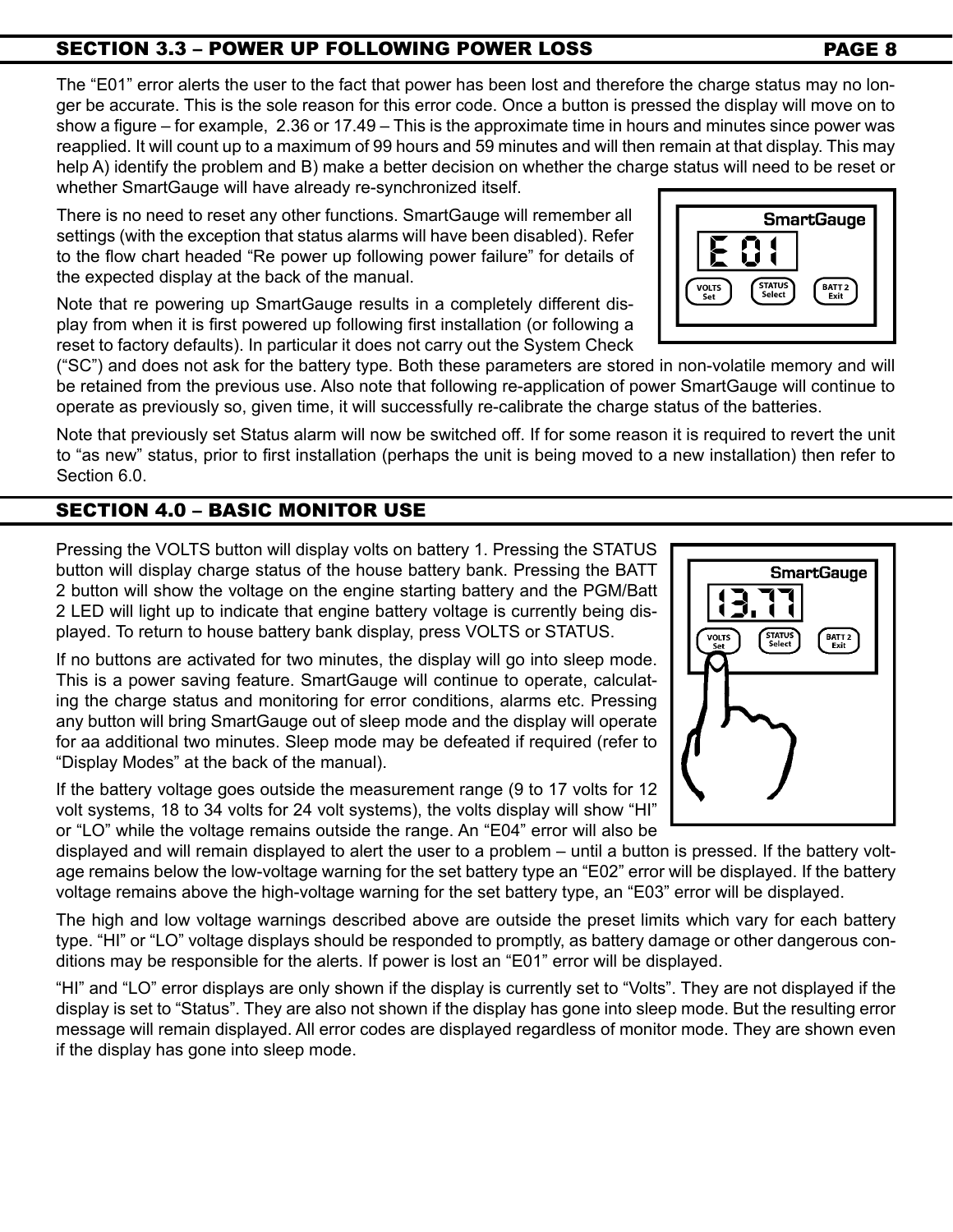# PAGE 9 SECTION 4.1 – SET UP MODE

The SmartGauge set-up menu allows the user to set and adjust a variety of the monitor's features:

To enter the set-up menu press both the VOLTS and STATUS buttons simultaneously and keep them pressed. After 2 seconds the display will change to "bt x" (battery type x).

When in the set-up menu, the PGM/Batt 2 LED will flash.

While in set-up mode, all internal calculations stop. For this reason there is a time limit on the set-up menu. Each item to be set will allow approximately two minutes for the user to set the function. After two minutes elapse, the currently displayed selection will be written to SmartGauge memory and the set-up menu will be exited. SmartGauge will then revert to normal operation. When in the set-up menu, the main legends on the buttons are no longer active. Instead the secondary legends are the appropriate functions. The secondary legends are in blue smaller letters underneath the main legends.



Pressing the SELECT button will scroll the current displayed value or option to the next available one. At the last value, SmartGauge will cycle to the first value and continue. Pressing the SELECT button will simply scroll round and round all available values indefinitely. Pressing the SET button will set the displayed value. When the value has been selected, the display will flash 4 times to indicate the value has been written to memory. The display will then move on to the next menu item.

Pressing the EXIT button does the same as pressing the SET button except that after writing the value to memory, it exits the set-up menu instead of moving on to the next item.

At any time, when moving onto a new menu item, the existing value (be it alarm voltage set points, battery types, display modes etc) will be displayed first. Pressing the SET button will show each selected item without ever changing any of them. This allows you to look through the menu to check all the settings without changing any of them or having to remember what they should be set to.

# SECTION 4.2 - SET UP MODE - BATTERY TYPE

When entering the set-up menu, the programming mode is the battery type, shown as "bt x" where "bt" signifies battery type and "x" shows the current selected type. If this is a first power up, "x" will be 1. Otherwise it will show whatever is the current selected battery type. If you are unable to identify your battery technology, please contact your battery supplier for advice.

The battery types are numbered 1 to 7 and are as follows:

- Type 1 Standard wet cell deep cycle Lead Acid Use this setting for:-
	- 1. Standard vented Lead Acid deep cycle
	- 2. Lead acid recombinant (have a catalyzer in the cap to recombine the oxygen and hydrogen back into water that is normally lost during charging in a standard Lead Acid battery). Do not confuse with VRLA (AGM or Gel).
- Type 2 Gel Cell Use this setting only for Gel Cells
- Type 3 AGM Absorbed Glass Matt (VRLA)
	- 1. Use only for genuine AGM batteries. NOTE: There are two very distinct types of AGM batteries with very different operational characteristics. In one type the only real difference is that the electrolyte is held in a glass matt. This type usually have charge voltages very similar to flooded wet cell batteries. The off load terminal voltages will also be very similar to flooded wet cell batteries. If your AGM batteries are of this type then SmartGauge should be set to battery type 1.
	- 2. The other type of AGM have additional chemicals in the battery and require lower charge voltages and the off load terminal voltages will be similar to gel cells. This type require SmartGauge to be set to battery type 3.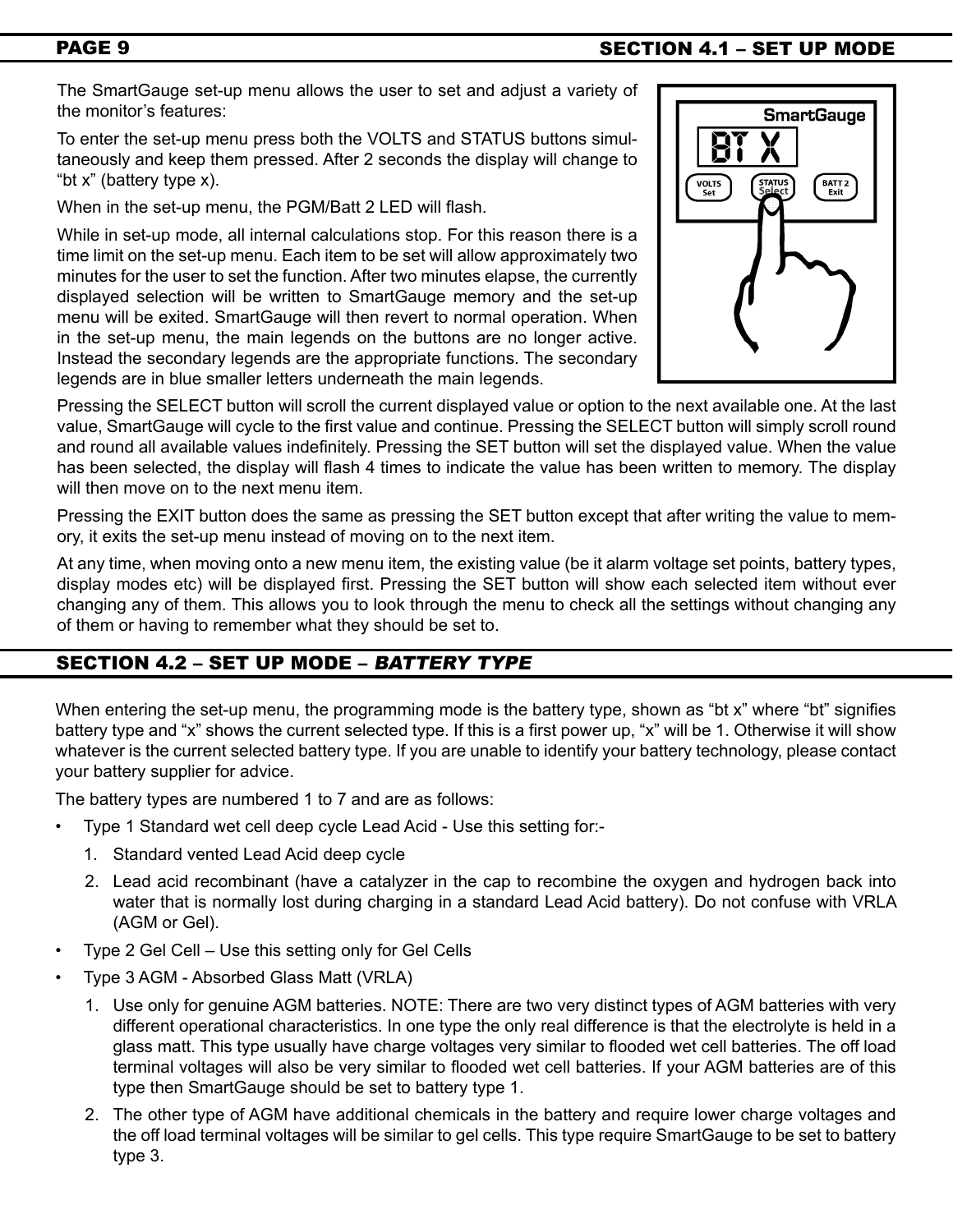# SECTION 4.2 – SET UP MODE – *battery type* PAGE 10

- Type 4 HYBRID (Also known as Antimony/Calcium or Hi-Calcium.)
	- 1. Usually identified by being sealed but the acid inside the battery is still liquid. Many are fitted with a 'magic eye' to give an approximate indication of battery condition. Usually marked maintenance free and its normally not possible to open the top of the battery.
- Type  $5 -$  Carbon Fiber
	- 1. Lead/Acid batteries with Carbon Fiber additives to the plates.
- Type 6 Maintenance free, Calcium/Calcium.
	- 1. Marketed as a semi-traction battery.
- Type  $7 -$  Custom Program
	- 1. Do not select type 7 unless your SmartGauge has been supplied with a specific battery program. Type 7 only appears on the set-up menu after the initial power up sequence.

# SECTION 4.3 – SET UP MODE – charge status

Charge status can be manually set to any value between 0 and 100%. Enter the set-up menu as usual, then press the SET key until "Cxxx" is displayed. "C" signifies charge status. The xxx displayed will be the current calculated charge status. Pressing the SELECT button will scroll up to and including 100 then cycle to zero and start again. When the desired value is displayed, press the VOLTS key. The display will flash to show the value has been stored. The display will then move onto the next menu item.

Alternatively, pressing the EXIT button will write the value to memory then exit the set-up menu.

# SECTION 4.4 – SET UP MODE – alarm functions

There are two types of alarm incorporated in SmartGauge. The Primary Alarm and the Secondary Alarm. They both operate on the same hardware output but are designed for different purposes. The first is the Primary Alarm which can be set OFF or set to operate on a user programmable low/high voltage or to operate on one of two types of user programmable low charge status. See Section 5.0 for information regarding alarm outputs.

# **Primary Alarm:**

On entering this section of the set-up menu the display will show "PA x". PA signifying Primary Alarm. "x" displaying either "O" " U" " S". or "t". "O" means alarms are switched Off.

"U" means Uoltage (Voltage) alarm is enabled, "S" means low Status alarm is enabled. "t" means a timed low status alarm is enabled. "S" and "t" type alarms are more fully described under their respective headings. The SELECT button will scroll round them. The SET button will set the desired alarm. The display will flash showing the value was written to memory. Changing the alarm type will cancel any currently active alarms and reset the timed alarm timers to the user's programmed default value.

On selecting "PA O" the display will flash and then move onto the next item in the set-up menu,

# **Secondary Alarms**

Set-up mode – Voltage Alarm:

1. On selecting "PA U" the display will flash to show the value was written to memory.

The display will then show either "Hi" or "Lo". The SELECT button will alternate between these two options. "Hi" sets a high-voltage alarm. "Lo" sets a low-voltage alarm. Pressing SET will store the value.





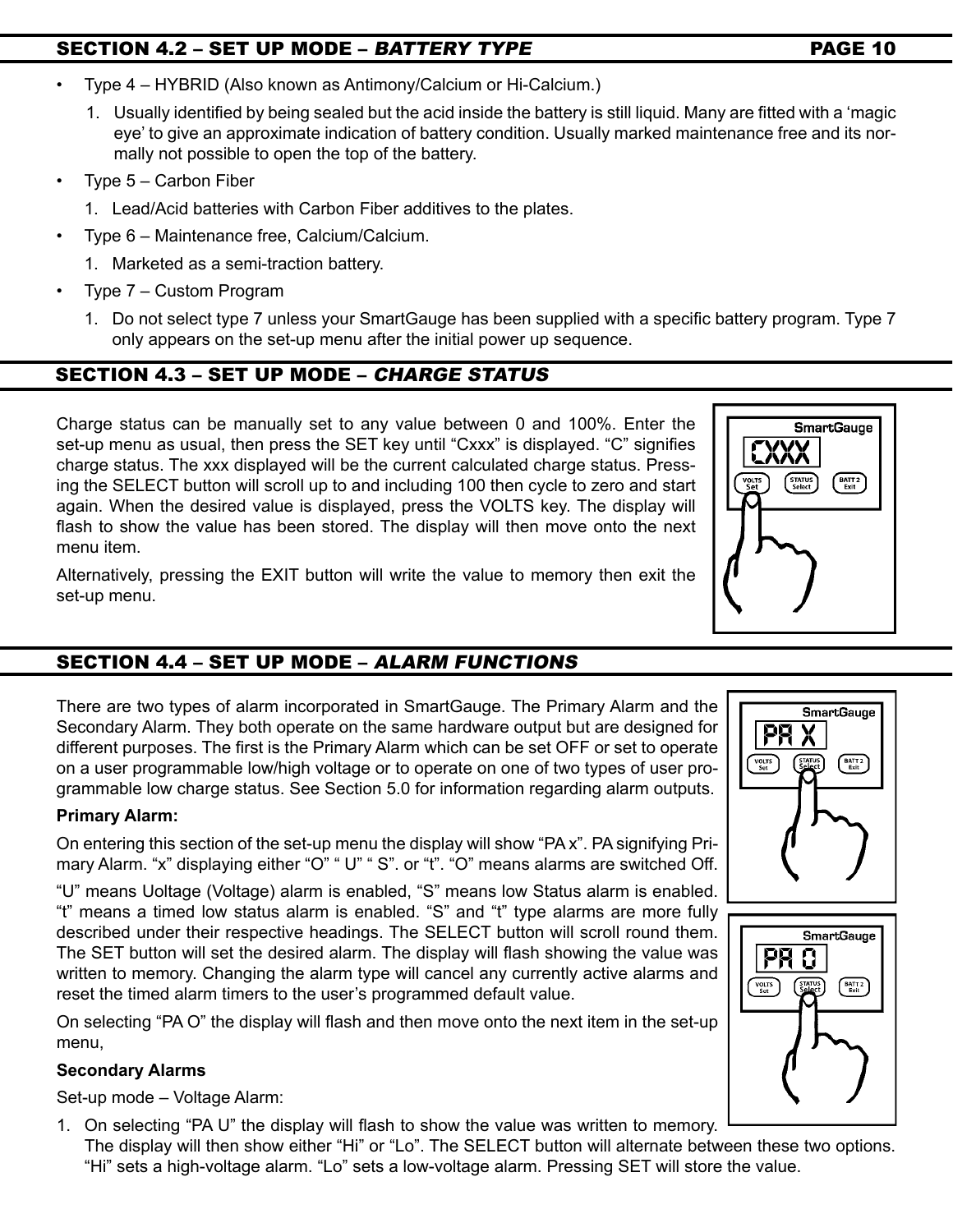# PAGE 11 SECTION 4.4 – SET UP MODE – ALARM FUNCTIONS

2. The display will then show "xx.xx" which is the lower voltage trip point. Once this is set (using the SELECT and SET buttons) the display will again show "xx.xx" which is the upper voltage trip point.

If a low voltage alarm was set, the lower voltage trip point is the voltage below which the actual battery voltage will have to fall in order to trigger (activate) the alarm output. This is the activation voltage. The factory default for this value is 11.80 volts. Pressing the SELECT button will scroll this value up to and including 16.50 volts. It will then cycle to 10.50 volts then continue to scroll upwards. When the desired value is displayed, press the SET

button to write the value to memory, the display will flash. The upper voltage trip point is the voltage which the actual battery voltage will have to rise to in order to deactivate the alarm. This is the deactivation voltage. The factory default for this is 13.20 volts. Pressing the Select button will scroll this value up to 16.50 volts, it will then wrap round to whatever value was previously entered for the alarm activation voltage. This means that no mat-

ter what you do, SmartGauge will not allow this value to be set lower than the activation voltage.

Pressing the SET button will write the value to memory. If a high voltage alarm was set then the procedure remains identical except the upper voltage trip point is the voltage which the battery voltage will have to rise to in order to activate the alarm. Once the alarm is triggered, the battery voltage will have to fall back down below the lower voltage trip point in order to deactivate the alarm.

The display will then move on to the next item in the set-up menu, secondary alarms. Remember, at any time in the set-up menu, pressing the EXIT button will write the current value to memory then exit the set-up menu.

Clarification – For a low voltage alarm:

- 1. The battery voltage has to fall below the activation voltage to trigger the alarm.
- 2. The battery voltage has to rise to the deactivation voltage to kill the alarm.

So if the activation voltage is set to 12.00 volts then the battery voltage will have to fall to 11.99 volts to trigger the alarm. If the deactivation voltage is set to 12.80 volts then the battery voltage will have to rise to 12.80 to cancel

the alarm. Although the battery voltage is displayed to a resolution of 0.05 volts (0.1 volts in 24 volt systems), internally it is measured and dealt with to a finer resolution.

While 16.50 volts may seem very high for a maximum low voltage setting, this does allow the low voltage alarm to be used for two extra functions. One is as a "charger failure" alarm, the other is to enable the feature to be used to auto-start a generator set feeding a constant current type battery charger and shutting the generator down at the correct time.

For a high voltage alarm:-

- 1. The battery voltage has to rise to the deactivation voltage to trigger the alarm.
- 2. The battery voltage has to fall below the activation voltage to kill the alarm.

# **Status Alarm**

There are two types of Low-Status alarm. The first is exactly the same as the

low-voltage alarm but operates on charge status instead of on battery voltage. So the alarm will activate once the charge status falls below the chosen activation status, and will deactivate after the charge status rises back up to the chosen deactivation status. This type is designated in the display as "PA S"





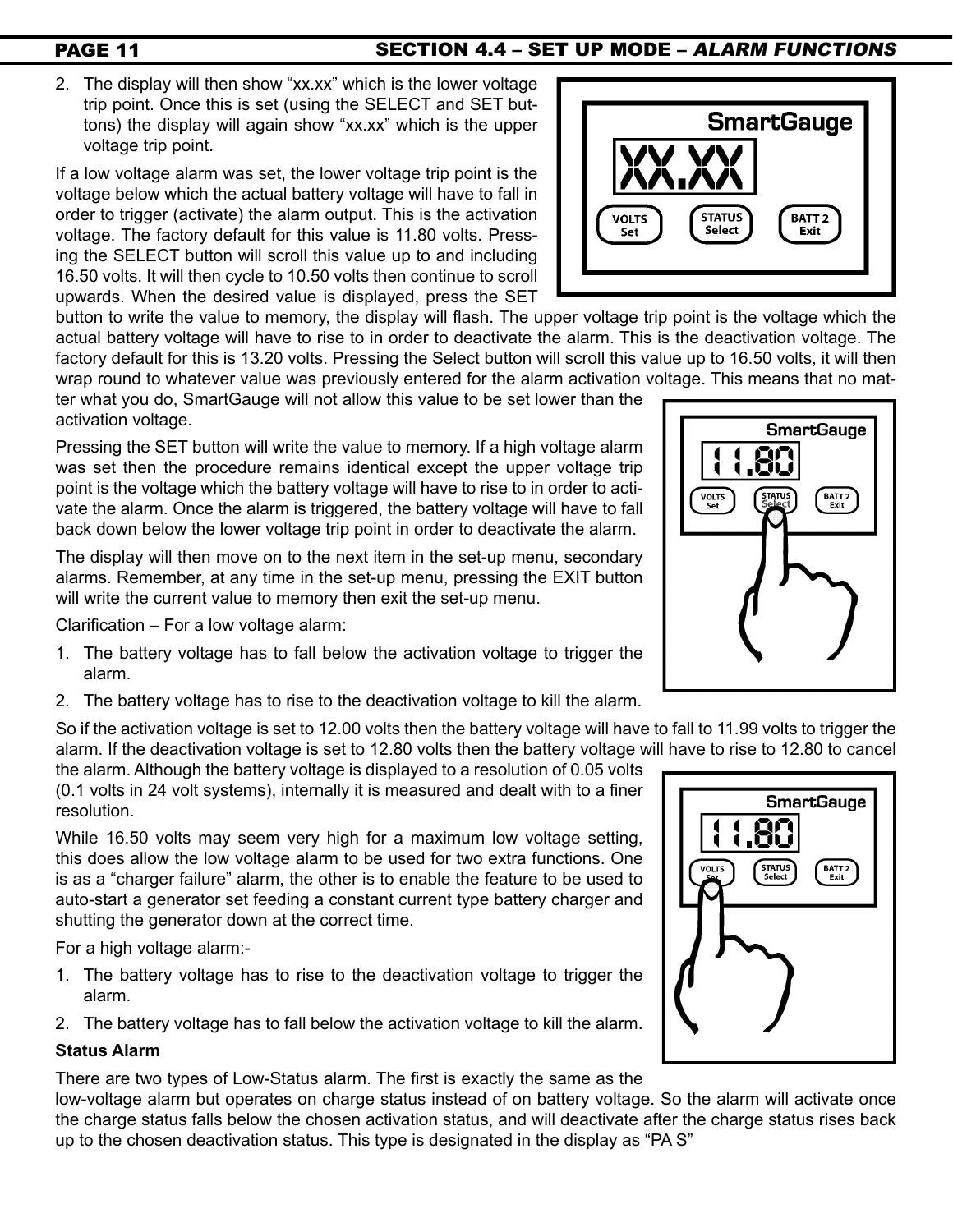# SECTION 4.4 – SET UP MODE – ALARM FUNCTIONS PAGE 12

The "PA S" type alarm is set in exactly the same way as the "PA U" alarm except "PA S" is selected instead of "PA U". i.e. the activation status will be set, followed by the deactivation status.

Clarification:

- 1. The charge status has to fall below the activation status to trigger the alarm.
- 2. The charge status has to rise to the deactivation status to kill the alarm.

The range limits are:

- 1. Activation status = 1 to 75%
- 2. Deactivation status = activation status to 100%

Factory defaults are activation status = 50%, deactivation status = 95%. These would be typical figures used for an auto start gen-set (See Note 2 in addendum for additional information).

The "PA t" alarm is slightly different. If this alarm is set, the alarm will trigger (be activated) once the charge status falls below the activation status. The alarm will remain triggered until the status rises back up to the same activation level but then, once this happens, a timer is started which counts down from the set time period, and

when it reaches zero, the alarm is deactivated. The main reason for this type of alarm is to enable an auto start generator set to be started once the charge status falls to a certain level and then run for a certain fixed period (see Note 2 in addendum).

On selecting "PA t" the display will flash to show the value was written to memory. The display will then show "xx" which is the charge status below which the actual battery charge status will have to fall in order to trigger (activate) the alarm output. This is the activation status. The factory default for this value is 50%. Pressing the SELECT button will scroll this value up to and including 75%. It will then cycle to 1 and con-

tinue to scroll upwards. When the desired value is displayed, press the SET button to write the value to memory, the display will flash as usual. The activation status is now set. Note that this activation status shares the same memory as that used for the normal low status alarm. So changing one, will change the other.

The display will now show "tx.xx", indicating the time, in hours and minutes, that the alarm will remain activated. The default is 4 hours. However, if an alarm of this type is actually active when you enter the set-up menu (i.e. the alarm LED is on), then this figure will be the current time remaining, on the current countdown timer, rounded to the nearest 15 minutes. This enables the user to increase or decrease the remaining time for an existing alarm timer run.

Pressing the SELECT button will increase this time in steps of 15 minutes up to a maximum of 9 hours and 45 minutes and cycle back to 15 minutes. Once the desired time is reached, pressing the SET button will, as usual, cause the display to flash, the value will be written to memory and the display will move on to the next item in the set-up menu.

If an alarm is not active at the time you enter the set-up menu then this time period will become the default time period for all future status timed alarms. Remember, changing alarm type will cancel any currently active alarms. If this

menu item is entered while a timed alarm run is active and it shows the time remaining on the current run (as opposed to your default run time), only the time remaining on the current run will be affected.

The normal full time for a timed alarm run will not be changed and will remain as you last set it (or at the factory default if no changes have been made). It is not possible to change the default run time whilst a timed alarm run is active. Note that this timed period is approximate. The timed period and the display will be accurate to within about 10% Also note that internally SmartGauge counts in seconds whereas the display only shows the minutes. It is rounded to the nearest minute so when the display counts down and reaches zero, there could in fact be 30 seconds remaining.



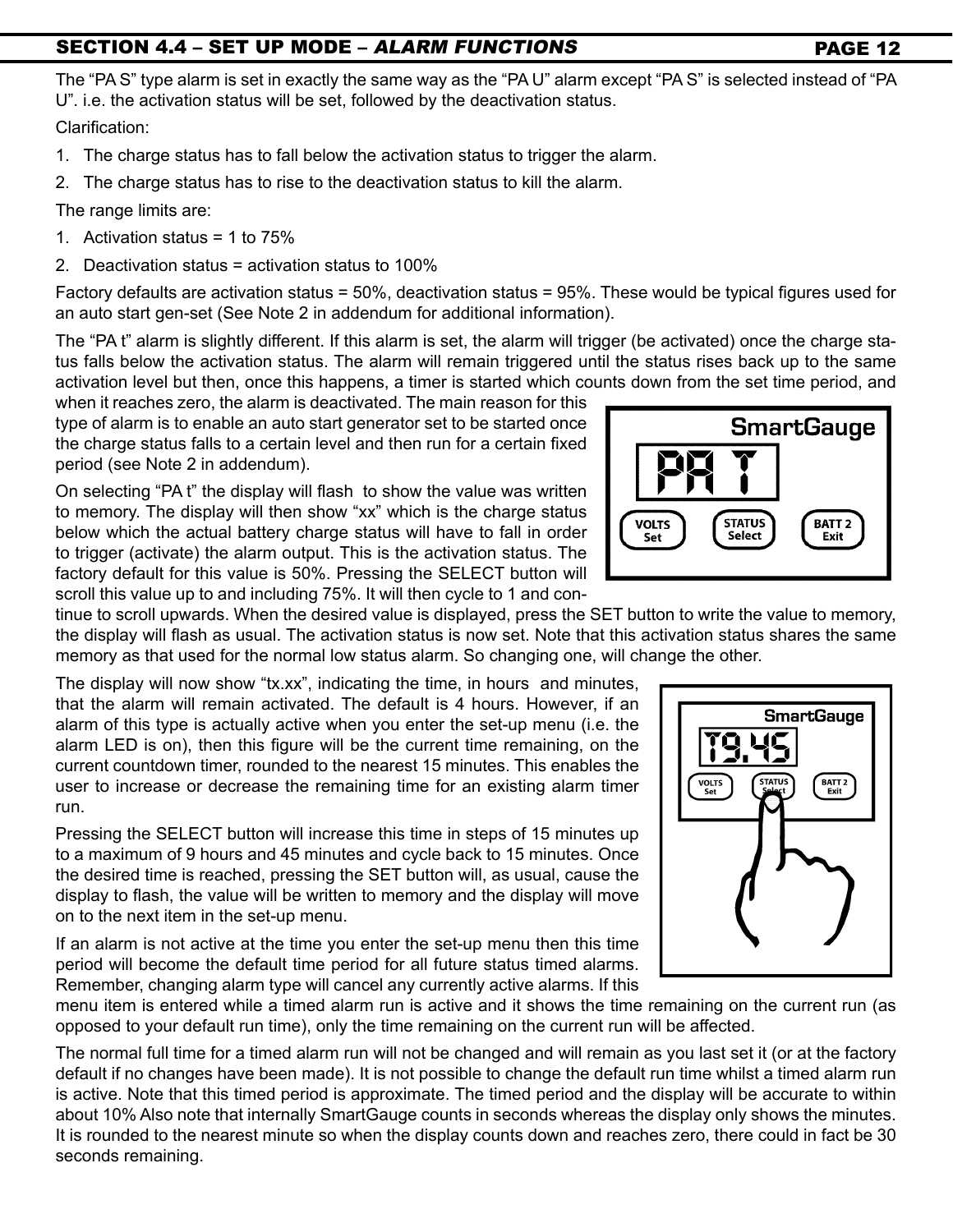# PAGE 13 SECTION 4.4 – SET UP MODE – ALARM FUNCTIONS

# **Set-up mode - Alarms – General**

Once an alarm is triggered, the alarm output will activate. The Alarm LED on the front panel will illuminate and the display will alternate between its current display (for 3 seconds) and the alarm display (for 1 second). The alarm display will either show "A LU" for Alarm Low Voltage, "A HU" for Alarm High Voltage or "A LS" for Alarm Low Status. If "PA t" has been set, then when the alarm triggers, the display will alternate in 2 ways. It will show the current display (3 seconds), then it will show "A Lt" (Alarm Low status timed),(1 second), it will then revert to the normal display (3 seconds), it will then show the time in hours and minutes until the alarm is due to deactivate (for 1 second). For 9 hours 45 minutes, the display would show "t9.45". Note that when the display reaches 0.00 there could actually be up to 30 seconds remaining. This is because the timer does not display the seconds.

Changing the alarm type will cancel any currently active alarms. Alarm set points and timers can be changed, and the existing alarm will remain active. But actually changing the alarm type (such as from low voltage to low status) will cancel the currently active alarm. This is a simple way of cancelling an active alarm. If the display is in sleep mode then the alarm output will still activate but the alarm status display will not show,



**Indicates Alarm – Low Voltage**

however the Alarm LED on the front panel will still light up. Pressing either button will show what type of alarm has activated in case you forget which type you set. And in the case of "PA t" will show the time remaining before deactivation.

# **Set-up mode - Secondary Alarm**

The display will show "SA x", "SA" signifying Secondary Alarm, "x" showing the current setting. The default is "O", Off. The purpose of the secondary alarm is to activate the alarm output, perhaps to sound an external audible warning device or warning light in the event of SmartGauge generating one of its several error codes. "x" can be set to any of the following:- O Off Default. Error codes will never activate the alarm output.

U Voltage Error codes E 02 and E 03 (low- or high-voltage warnings for selected battery type) will activate the alarm output. Note that if error codes are disabled (the next function in the set-up menu) this secondary alarm will not operate. Range Error code "E04" (measurement range error) will activate the alarm output. Power lost Error code "E01" (Power lost) will activate the alarm output. Note that if any error codes are disabled (the next function in the set-up menu) then the disabled error codes will not activate this alarm.

# SECTION 4.5 – SET UP MODE – Defeating error codes

In some circumstances, it may be necessary to defeat the error code functions in SmartGauge. Most installations, particularly those where loads are used at the same time as charging, use what are known as 2 or 3 stage chargers. These chargers use a combination of an initial (the first stage) "constant current" charge cycle (usually referred to as the bulk stage) then switch to a second stage of constant voltage (usually referred to as the accep-

tance or absorption cycle). Three stage chargers then switch to a third cycle known as "float". These types of chargers usually keep to within very well accepted voltage limits during the charge cycle.

Certain constant voltage chargers may provide a very high charge voltage of around 16 volts or more for a short period of time which can trigger repetitive or continual E 03 error codes in SmartGauge. For this reason the next setting on the set-up menu allows error codes E 02 and E 03 to be defeated. The display will show "EC x" signifying Error Codes and "x" being either "1" for error codes enabled (the default) or "O" for



error codes disabled. Note that this setting only affects error codes E 02 and E 03. The other error codes will continue to operate. Note that error code E 02 is a low voltage warning code. The reason this code is also disabled is that users of the types of chargers that may trigger the E 03 error code are usually experienced users who are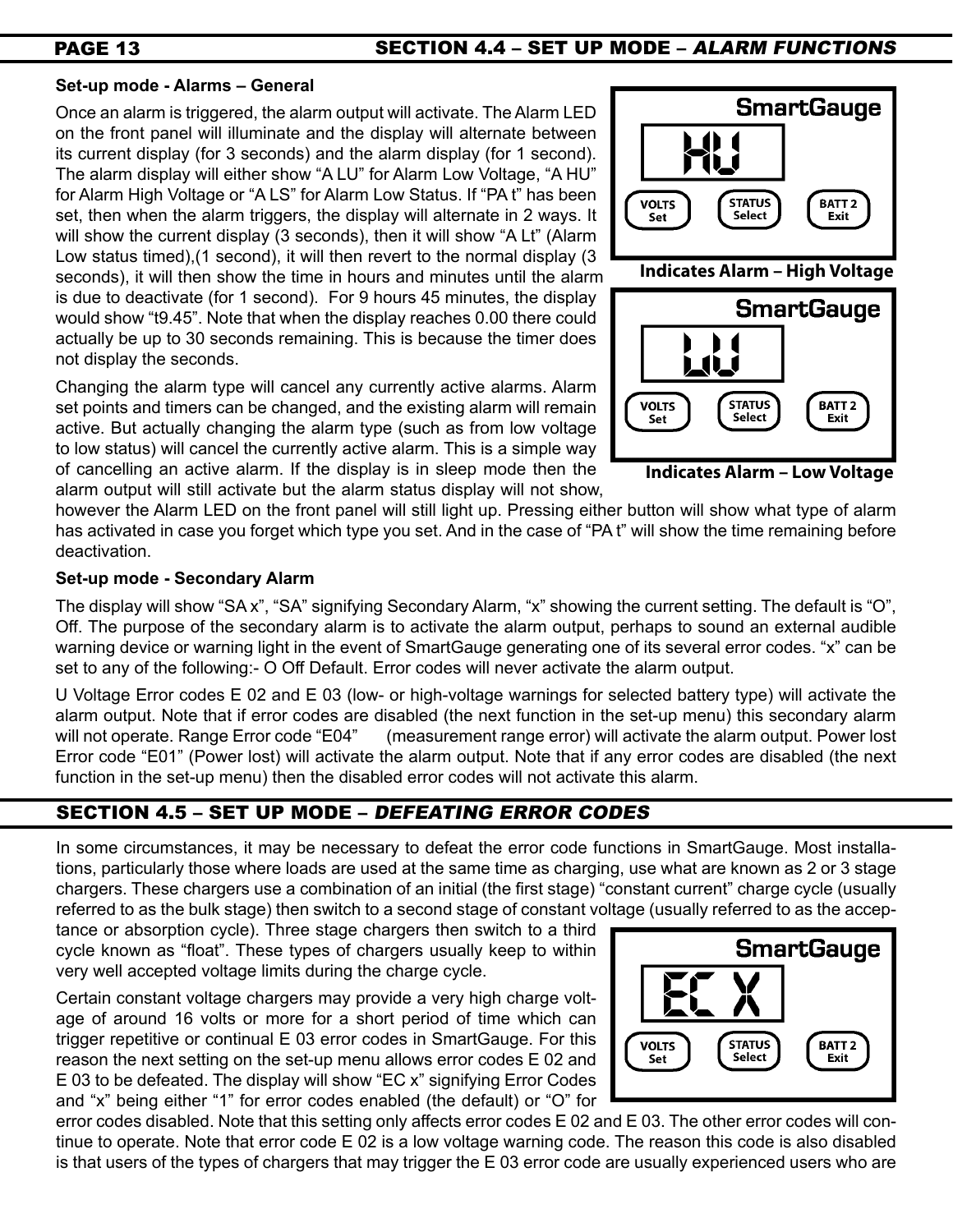# SECTION 4.5 – SET UP MODE – *DEFEATING ERROR CODES* PAGE 14

aware of how far they can push batteries in order to get the maximum usage from them.

If the "Secondary Alarm" function has been set to activate the alarm on E 02 or E 03, or set to activate the alarm on all error codes, and E 02 and E 03 have been disabled then they will no longer trigger the alarm. The remaining error codes will still activate the alarm as programmed.

# SECTION 4.6 – SET UP MODE – Display behavior

There are three display modes available in the SmartGauge. The modes apply whether the display is showing volts or charge status.

The default factory setting displays for 2 minutes before going into sleep mode. This mode is signified in the set-up menu as "dt t" meaning display type = timed. This display will remain active for 2 minutes following a button press. It will then go back to sleep. Pressing a button will switch the display back on for another 2 minutes.

The second display mode is "dt A" meaning "display type = Always" where the display will always be on and will never go into sleep mode.

The third display mode is "dt U" meaning "display type = Voltage" where the display will go into sleep mode, after 2 minutes, as usual, below a certain voltage but will always remain on above a certain voltage. This voltage is actually the upper voltage trip point for the high/low voltage alarm. The factory default setting for this is 13.20 volts (26.40 volts on 24 volt systems). So if this display mode ("dt U") is selected and the alarm factory defaults have not been adjusted, the display will blank as normal after 2 minutes if the battery voltage is below this level but will always be on above this voltage. This makes sense in so far as if the battery voltage is above this level then clearly the batteries are either being charged or they are well charged and in either case the extra few milliamps of power consumed is not an issue. It also allows a keen eye to keep watch on the battery charge voltage without having to continually press buttons. But when the charger is switched off SmartGauge will revert to the minimum required current draw by blanking the display 2 minutes later.

Note that whilst this setting uses the upper deactivation voltage level of the low voltage alarm, the low voltage alarm does not have to be enabled or active for this function to operate. The two functions merely share the same value.

To select the display mode, enter the set-up menu as usual, then press the VOLTS button until "dt x" is displayed. "dt" signifying display type, the x showing either t, A or U. Now press the STATUS button to scroll through the three or four values. Press VOLTS to confirm the choice. The display will flash to show the value has been written to memory. The display will then move onto the next menu item.

# SECTION 4.7 – SET UP MODE – Display brightness

The display brightness is fully adjustable to enable the SmartGauge to be used in any light conditions. One of the advantages of this type of display (LED – Light Emitting Diode) as opposed to the other common display (LCD – Liquid Crystal Display) is that they can be read in zero light conditions as well as daylight. To adjust the display

brightness enter the set-up menu, then press the VOLTS key until "db x" is displayed. "db" signifies display brightness, x indicates the current brightness which will be from 1 to 8. The factory default value is 4. Pressing the STA-TUS button will scroll through the values, cycling to 1 when 8 is reached. You will see the brightness change as you scroll through the values. When you find the brightness level that best suits your environment, press the VOLTS button. The display will flash to show the value has been stored then Smart-Gauge will move on to the final item in the set-up menu.



**Signifies Timed Display Mode** 



**Signifies "Always" Display Mode** 



**Signifies "Voltage" Display Mode** 



**Signifies Default Brightness**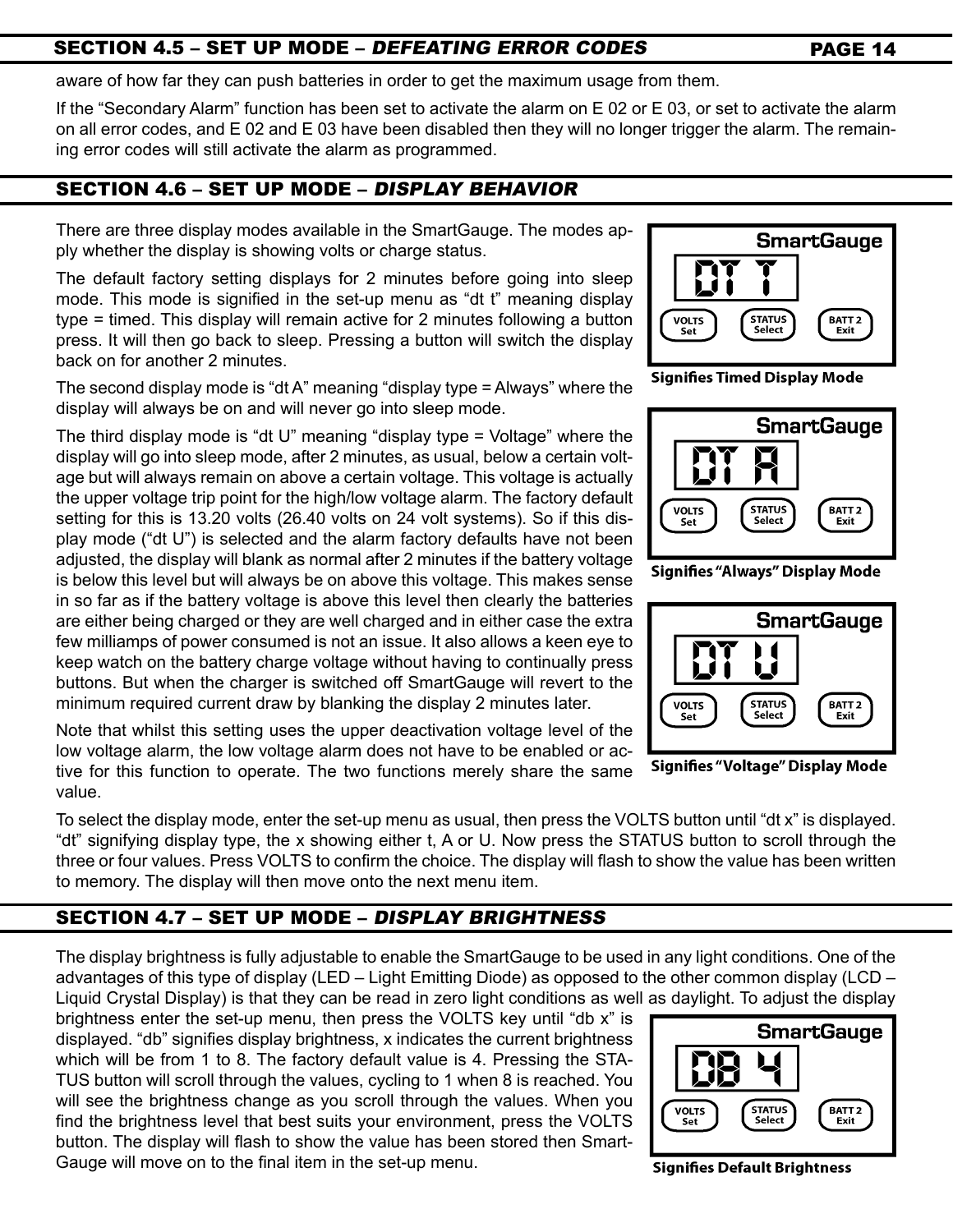# PAGE 15

# SECTION 4.8 – SET UP MODE – menu lock

The last item in the set-up menu will display Loc0. This allows access to the set-up menu to be denied.

Pressing STATUS will alternate between Loc0 (meaning lock is disabled) and Loc1 (meaning lock is enabled). Setting Loc0 will allow SmartGauge to continue to operate exactly as before. Setting Loc1 will prevent future access to the set-up menu. All other functions of SmartGauge remain identical. If Loc1 is set, then any future attempts to enter the set-up menu will be completely ignored. In order to unlock SmartGauge it will be necessary to attempt to perform a "reset to factory defaults".

If the lock is disabled (Loc0), then "reset to factory defaults" will operate as usual. If the lock is enabled (Loc1) then attempting to perform a "reset to factory defaults" will not do so. It will simply unlock the unit to, once again, allow access to the set-up menu.



**Signifies Menu Lock Disabled** 



Signifies Menu Lock Enabled

# SECTION 5.0 – error codes

Error codes do not indicate a problem with SmartGauge. They indicate a problem with the installation or other equipment such as chargers. For instance, a continual "E03" error signifies a charger fault, not a SmartGauge fault.

With all "Exx" type error codes, the code is displayed alternately with the current display. If the display has gone into sleep mode, the error code will still be displayed. This is to ensure that an error does not go unnoticed simply because the display was asleep.

The error code will continue to be displayed after the fault condition that caused the error has cleared. This means that if, for instance, the charger is intermittently faulty, and occasionally charging at a much higher voltage than it should be, this would force an error "E03" which would remain in the display even after the charger had gone back to functioning correctly. In order to clear the error code simply press any button.

If, whilst an error code is displayed, another error occurs, the new error code will take precedence. The old error code will be lost. That is to say, only one error code will ever be displayed. The exception to this is the unique case of an "E01" (lost power) error. This error takes precedence over all other errors.

# **"E01" – Power was lost and reapplied.**

If power to SmartGauge is lost, when it is reapplied SmartGauge has no way of knowing how long power was lost for nor can it know what has happened to the batteries in the meantime. Therefore "E01" means that the charge status may be incorrect. It also means that any primary status alarms will have been disabled. Alarm set points will still be as they were last set but the actual alarm will be switched off and will remain so until re enabled by the user. Any low voltage alarms or secondary alarms will remain set as they were prior to the power loss.



**Indicates Power Lost & Reapplied** 

Pressing any button will clear the "E01" error code. The display will then show the time in hours and minutes since power was reapplied (up to a maximum of 99 hours, 59 minutes). Pressing any button will clear this display. If no button is pressed, the display will time out after 2 minutes then revert to normal operation. While showing the time since re-power, the PGM LED will flash.

As with all errors, using the Secondary Alarm function described in the section regarding the set-up menu it is possible to set the "E01" error to trigger the alarm output, perhaps to sound an audible alarm or light up a warning light.

# **"E02" – Battery voltage has been below acceptable level for battery type.**

Each different battery type has certain voltage and time limits, which, if exceeded, may damage the batteries.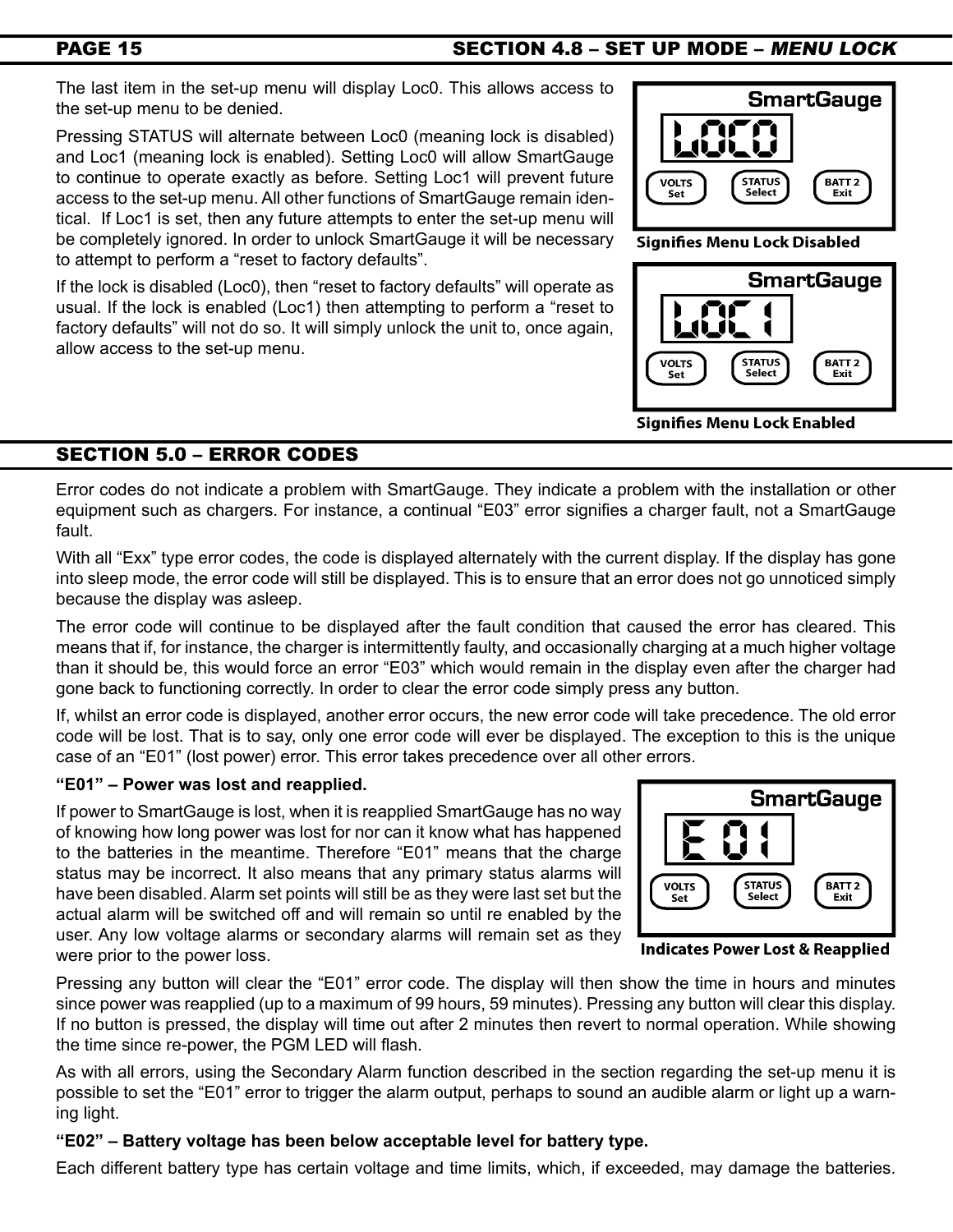# SECTION 5.0 – ERROR CODES **PAGE 16**

For instance if a deep-cycle lead acid battery experiences a terminal voltage lower than 10.2 volts for any appreciable length of time it may cause serious, immediate, permanent damage to the battery. SmartGauge has different voltage and time limits for each battery type. If this limit is exceeded then SmartGauge will generate an "E02" error. This error will alert the user to the problem. Be aware that if this error code occurs it is an indication of a severe problem in the installation that, if allowed to persist, will eventually destroy the batteries. It is not an indication of a problem in SmartGauge.

Note that this error means the voltage and time limits have been exceeded since a button was last pressed. It does not mean they are currently being exceeded. The error is stored after the fault has cleared until the error is cleared by pressing a button.

# **"E03" – Battery voltage has been above acceptable level for battery type.**

This is similar to "E02" but for high voltage. The voltage level and time limits vary dependent upon battery type. For example a wet cell antimony/antimony battery is far more tolerant of high voltage levels than Gel cells and AGM types. Wet cell calcium batteries are even more tolerant than antimon

tolerate 15 volts or more for long periods of time (always assuming the production of explosive gasses is dealt with) whereas even 14.6 volts could severely damage Gel cell or AGM batteries in a very short time.

This error means the voltage and time limits have been exceeded since the last error was cleared. It does not mean they are currently being exceeded. The error is stored after the fault has cleared until the error is cleared by pressing a button. Error codes E 02 and E 03 can be disabled by the user. Refer to the section headed "Error code defeating"

# SECTION 6.0 – reset to factory default

Circumstances such as change of battery technology, or the need to override a menu lock, require that you return the SmartGauge to its Factory Default state. To return the monitor to its default settings:

- 1. Disconnect the power feed to SmartGauge (pull the fuses in each feed wire out).
- 2. Press both the VOLTS and STATUS buttons and keep them pressed.
- 3. Reapply power, still keeping the buttons pressed.
- 4. SmartGauge will display the software revision as usual. Keep the buttons pressed.
- 5. SmartGauge will display the battery model revision as usual. Keep the buttons pressed.
- 6. The display will go blank.
- 7. Remove your fingers from the buttons.
- 8. SmartGauge will flash "Fr" (Factory reset).
- 9. SmartGauge will completely reset its internals to the factory defaults.

SmartGauge will now operate exactly like a new unit on first power up beginning by displaying the software revision. NOTE – If the set-up menu lock had been set prior to this, then attempting to perform a "reset to factory defaults" will not do so on the first attempt. It will simply disable the menu lock. A second attempt will perform the reset to factory defaults.

**Indicates Reset To Factory Default** 



| iy/antimony. Wet cell batteries can |                                |                      |
|-------------------------------------|--------------------------------|----------------------|
| <b>SmartGauge</b>                   |                                |                      |
|                                     |                                |                      |
|                                     |                                |                      |
| <b>VOLTS</b><br>Set                 | <b>STATUS</b><br><b>Select</b> | <b>BATT2</b><br>Exit |
|                                     |                                |                      |

**Indicates High Battery Voltage** 

**Indicates Low Battery Voltage** 

**STATUS** 

**Select** 

**VOLTS** 





BATT 2

Exit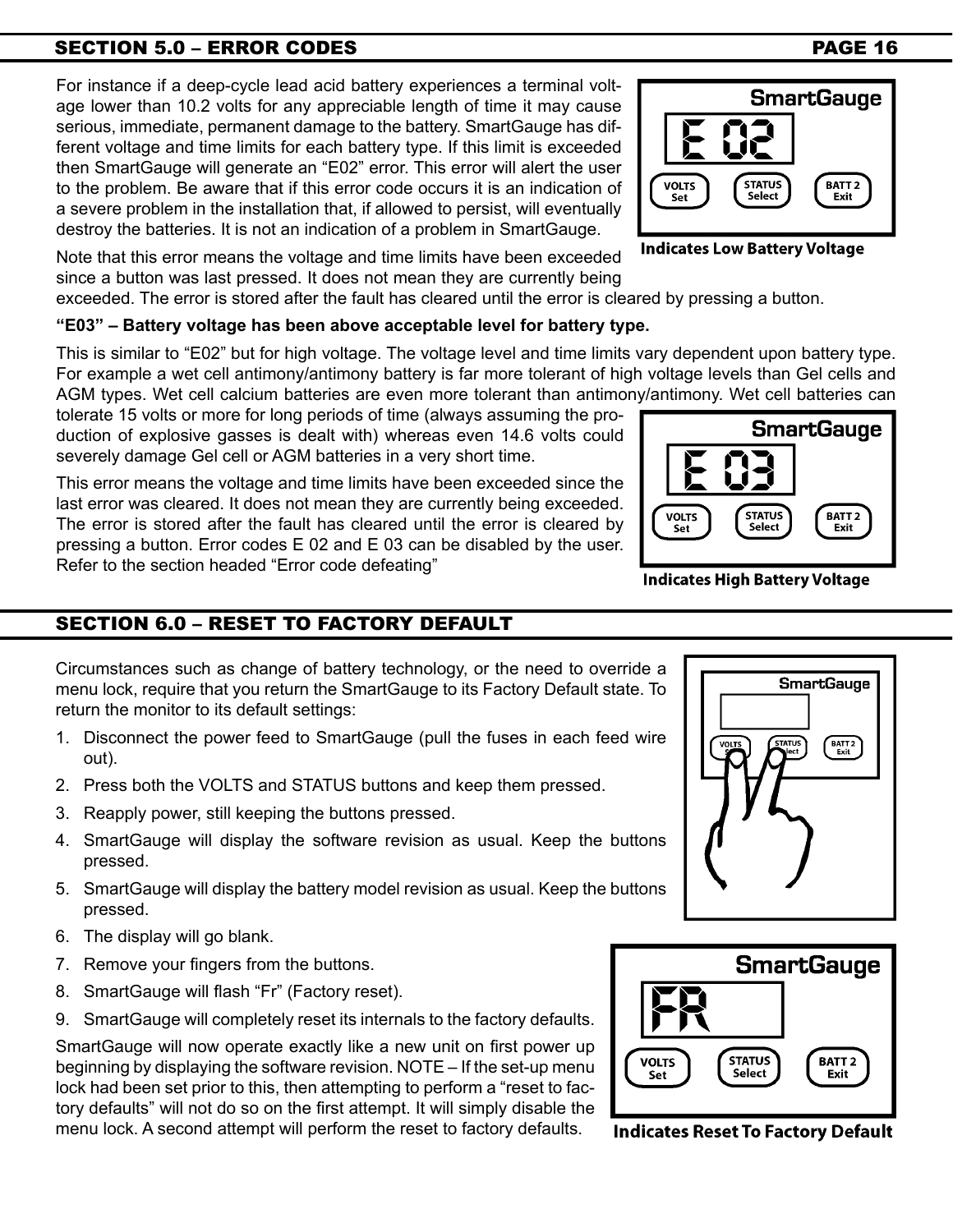1. The alarm output consists of 3 terminals labelled COM (Common), NC (Normally Closed) and NO (Normally Open). COM is connected internally via a relay to the NC terminal and disconnected from the NO terminal. When an alarm is activated the COM terminal is internally connected to the NO terminal and disconnected from the NC terminal. At no time are NC and NO terminals connected together (break before make).

These three terminals are totally isolated from the rest of Smart-Gauge which means you can use them for more or less anything within the following constraints:

- 1. The maximum voltage between any of the three terminals and/or the DC system to which SmartGauge is connected is 48 volts. Exceeding this voltage may damage SmartGauge, and will invalidate warranty.
- 2. The maximum permissible current to be carried by the alarm terminals is 500mA (0.5 amps). Exceeding this current may damage SmartGauge and invalidates the warranty.

If either of these need to be exceeded then use the alarm output to operate an external relay with the required specifications.

# SECTION 8.0 – alarm notes

- 1. Assuming the low voltage alarm has been enabled it operates as follows:
- 1. Assume the low voltage activation setting is set to 12.00 volts and the deactivation setting is set to 13.20 volts. The battery voltage is at 12.6 volts. The alarm output is not active. COM is connected to NC. NO is not connected to anything. The alarm LED is unlit.
- 2. As the battery voltage falls eventually it will reach 12.00 volts. The alarm output remains as above. When the battery voltage falls to 11.99 volts (i.e. below the activation level) the alarm output will activate. COM is now connected to NO. NC is not connected to anything. The alarm LED will light up. A sounder connected to the batteries via COM and NO will now beep.
- 3. As the voltage rises to say 12.80 volts the alarm output remains in this state. The battery voltage rises to 13.20 volts, the alarm output deactivates, COM is once again connected to NC and NO is connected to nothing. The alarm LED will go off again. The sounder will go silent. Operation of the standard low status alarm is identical to that of the low voltage alarm except, of course, that it operates on the charge status as opposed to the battery voltage. Timed low status operates slightly differently. (See addendum.)

*USER NOTES:*

# PAGE 17 SECTION 7.0 – ALARM OUTPUTS

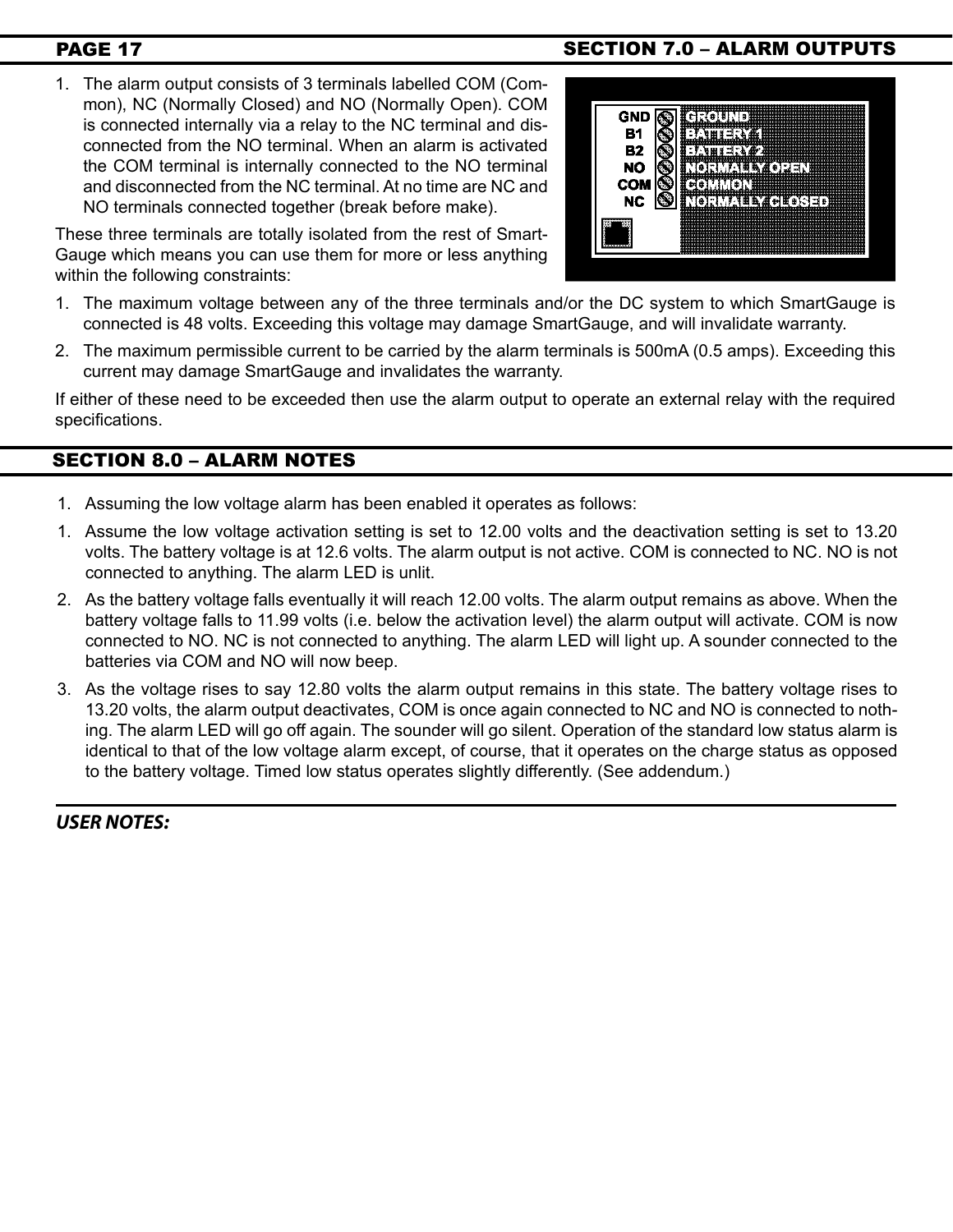# SECTION 9.0 – ADDENDUM PAGE 18

### **Charge Status during charging and discharging**

During discharge, the SmartGauge accurately tracks the state of charge of the batteries. During this phase of battery usage it is possible, at times, for the SmartGauge to actually measure the state of charge of the batteries. SmartGauge continually monitors for an opportunity to do so.

When the opportunity arises, the SmartGauge does so, then uses the results of this measurement to compare with its calculated figures for charge status. SmartGauge uses this information to adjust its battery model and the SmartGauge algorithm so that future discharge cycles become more and more accurate. This is one of the ways in which SmartGauge automatically adjusts itself to compensate for battery aging and the consequent reduced battery capacity as they get older. This is also one of the ways in which SmartGauge is superior to a meter based on the amp hours counting principle. This is a continual process that continues throughout the life of the batteries so that SmartGauge always shows the percentage power remaining as a fraction of the actual currently available battery capacity as opposed to a percentage of what used to be available when the batteries were new.

This is the important phase, this is when one really needs to know the state of charge. During charging this is not possible due to the presence of the charger preventing SmartGauge ever getting an opportunity to actually measure the charge status. In effect, if it tried, it would be attempting to measure the charge status of the charger. During charging, SmartGauge only shows the calculated charge status as does an amp hours counter. However SmartGauge, because it operates on a different principle, calculates a charge status that is much more accurate. For this reason, it is possible that, during the charge cycle, the charge status displayed may not be totally accurate. It will be within 10% of the actual battery charge status.

(Note that once discharging commences, SmartGauge will automatically re-synchronize itself within the first few minutes of discharge or within the first 10 minutes of resting if no load is present. SmartGauge uses this information to modify its battery models and algorithm to increase the accuracy of future calculations)

SmartGauge will certainly give a very good indication (certainly better than an amp hours counter – and certainly better than a volt meter [which will tell you nothing more than that the batteries are charging]) but it could be that SmartGauge shows the charge status to have reached (as a worst case example) 100% when in actual fact the batteries have only reached 90%.

Not charging to 100% charge state is one of the most common reasons for premature battery failure. Not charging to 100% (or occasionally well in excess of 100%) causes sulfation of the plates which is the main cause of early battery failure.

Therefore, as when using any form of charge status meter, if using an intelligent charger, do not shut the charger down when charge status meter indicates 100% charge status. Instead, rely upon the charger, which can reach a much more accurate measurement of when the batteries are actually fully charged.

# SECTION 10.0 – appendix

Also consider the possible results of using the Primary Alarm set to operate on charge status. If this is being used to operate an auto start generator and charger, and the generator is regularly shut down before reaching 100% charge status this, again, will cause the plates to sulphate up.

This is the reason for the option to set the low status alarm to operate for a fixed period of time instead of until reaching a certain charge status. In some installations it may be better to use this option to ensure that the generator is run for a sufficient period of time. Either way, once discharging commences, SmartGauge will resynchronize itself (whatever the final true charge status that was reached – i.e. it will not simply assume 100% charge status, as many amp-hours counters do) and then give a true indication of the charge status throughout the discharge cycle.

Conversely, it may be the case that theSmartGauge only reaches 90% charge status during the charge cycle when in actual fact the batteries have reached 100% charge status and the intelligent charger has gone into float charge. If this happens, again SmartGauge will re-synchronize itself during the first stage of the discharge cycle.

Whatever happens, whenever SmartGauge "gets it wrong", SmartGauge realizes, corrects itself, and uses the information to modify its battery models and algorithm. An amp-hours counter simply "gets it wrong", does nothing about it, and runs further and further adrift from the true state of charge.

SmartGauge will NOT run out of synchronization with the batteries.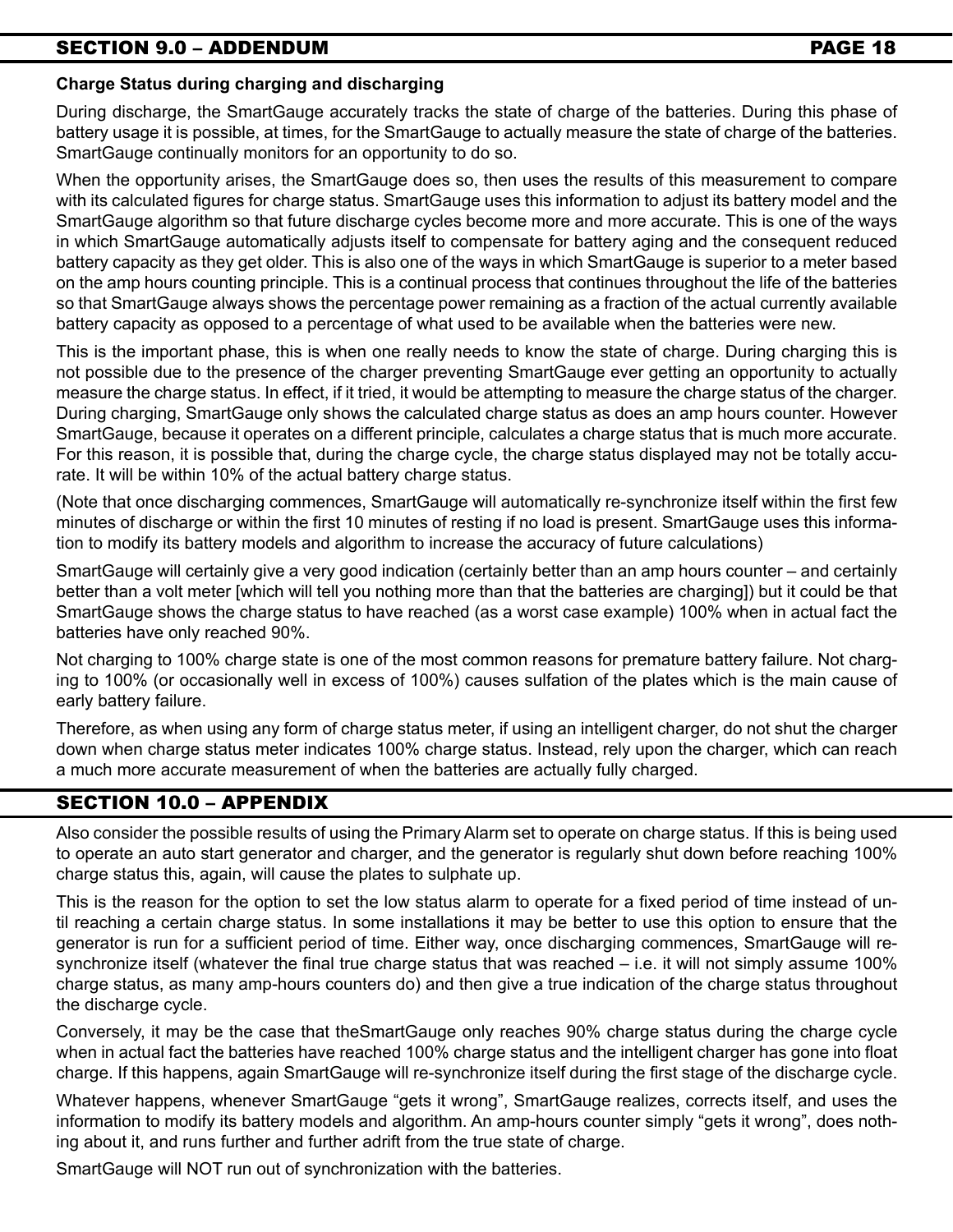# PAGE 19

# SECTION 11.0 – warranty

SmartGauge is warranted to be free of workmanship defects for a period of 2 years. In the event of a warranty claim, please contact Balmar Customer Service for a return authorization.

Exclusions to this warranty include:

- 1. Opening the case.
- 2. Any form of external damage to the case such as drilled holes (excluding the 4 pre-drilled mounting holes) etc.
- 3. Use of the equipment in any manner not described in this owner's manual.
- 4. Attempted modifications.
- 5. Excess voltage or current as a result of incorrect installation.
- 6. Exceeding the rating of the alarm outputs.

7. Attempting to plug any non-approved equipment into the Smart interface socket or using the incorrect type of communications lead.

8. Incorrect installation.

Visit www.balmar.net for more information regarding Balmar warranty policies and procedures.

# SECTION 12.0 – Smartgauge flow charts